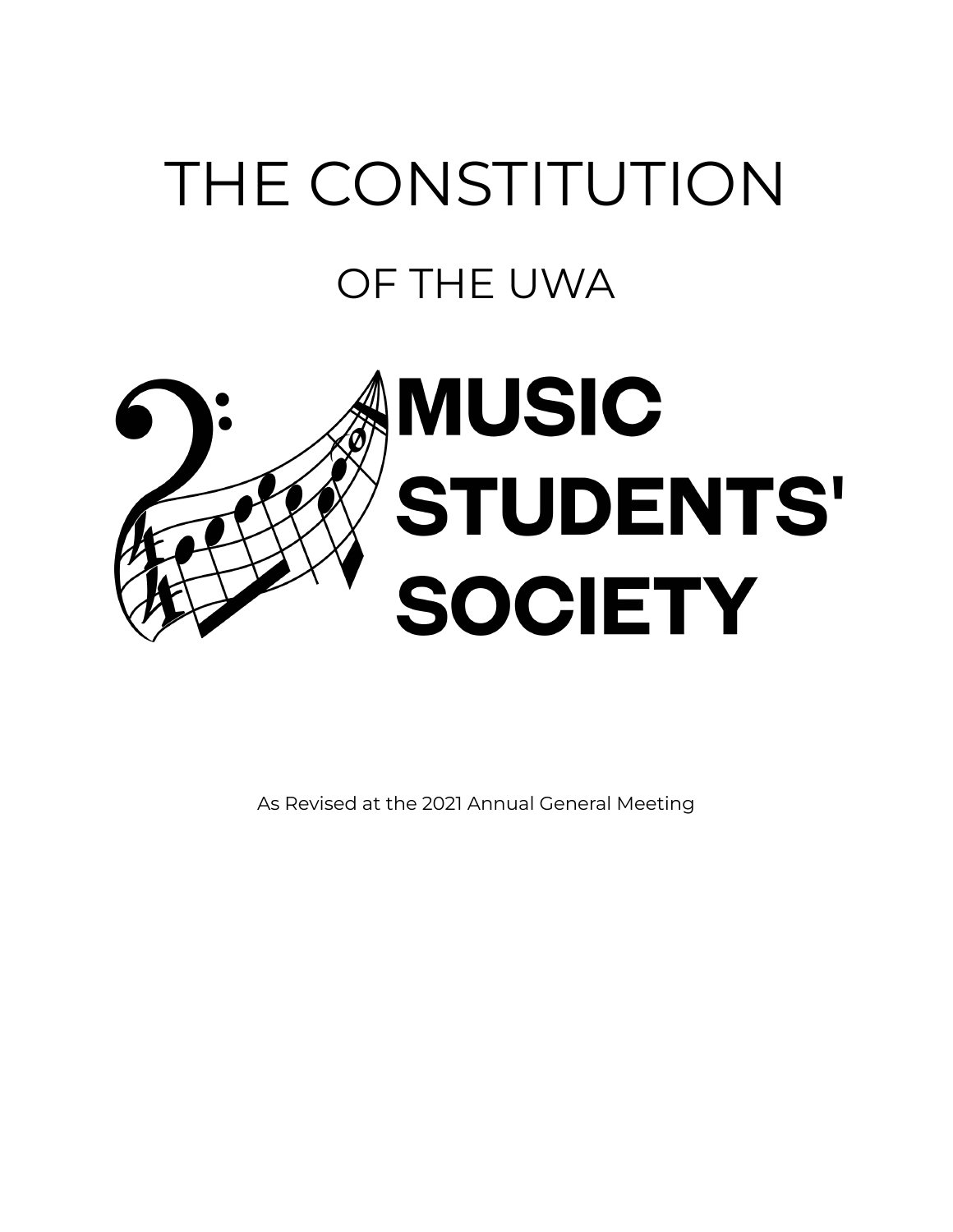## **CONTENTS**

<span id="page-1-0"></span>

| <b>THE SOCIETY</b><br>1. Names and Terms<br>2. Objects  | 3<br>3<br>4 |                        |   |
|---------------------------------------------------------|-------------|------------------------|---|
|                                                         |             | 3. Members             | 5 |
|                                                         |             | 4. Register of Members | 6 |
| 5. Meetings of the Society                              | 7           |                        |   |
| 6. Notice of General Meetings                           | 7           |                        |   |
| 7. Procedure of General Meetings                        | 8           |                        |   |
| 8. Resolutions Passed at General Meetings               | 9           |                        |   |
| 9. Communication                                        | 9           |                        |   |
| 10. Availability of the Constitution                    | 10          |                        |   |
| <b>THE COMMITTEE</b>                                    | 11          |                        |   |
| 11. Role and Objects                                    | 11          |                        |   |
| 12. Membership of the Committee                         | 12          |                        |   |
| 13. Delegations and Appointments                        | 13          |                        |   |
| 14. Deposit and Withdrawal of Monies                    | 14          |                        |   |
| 15. Meeting Procedures                                  | 14          |                        |   |
| 16. Vacancies                                           | 15          |                        |   |
| 17. Removal of Committee Members                        | 16          |                        |   |
| <b>THE CONSTITUTION</b>                                 | 18          |                        |   |
| 18. Alteration of the Constitution                      | 18          |                        |   |
| <b>ELECTIONS</b>                                        | 18          |                        |   |
| 19. Eligibility                                         | 18          |                        |   |
| 20. Electoral Procedures                                | 19          |                        |   |
| 21. Dissolution of the Society                          | 21          |                        |   |
| APPENDIX A: ROLES AND RESPONSIBILITIES OF THE COMMITTEE | 23          |                        |   |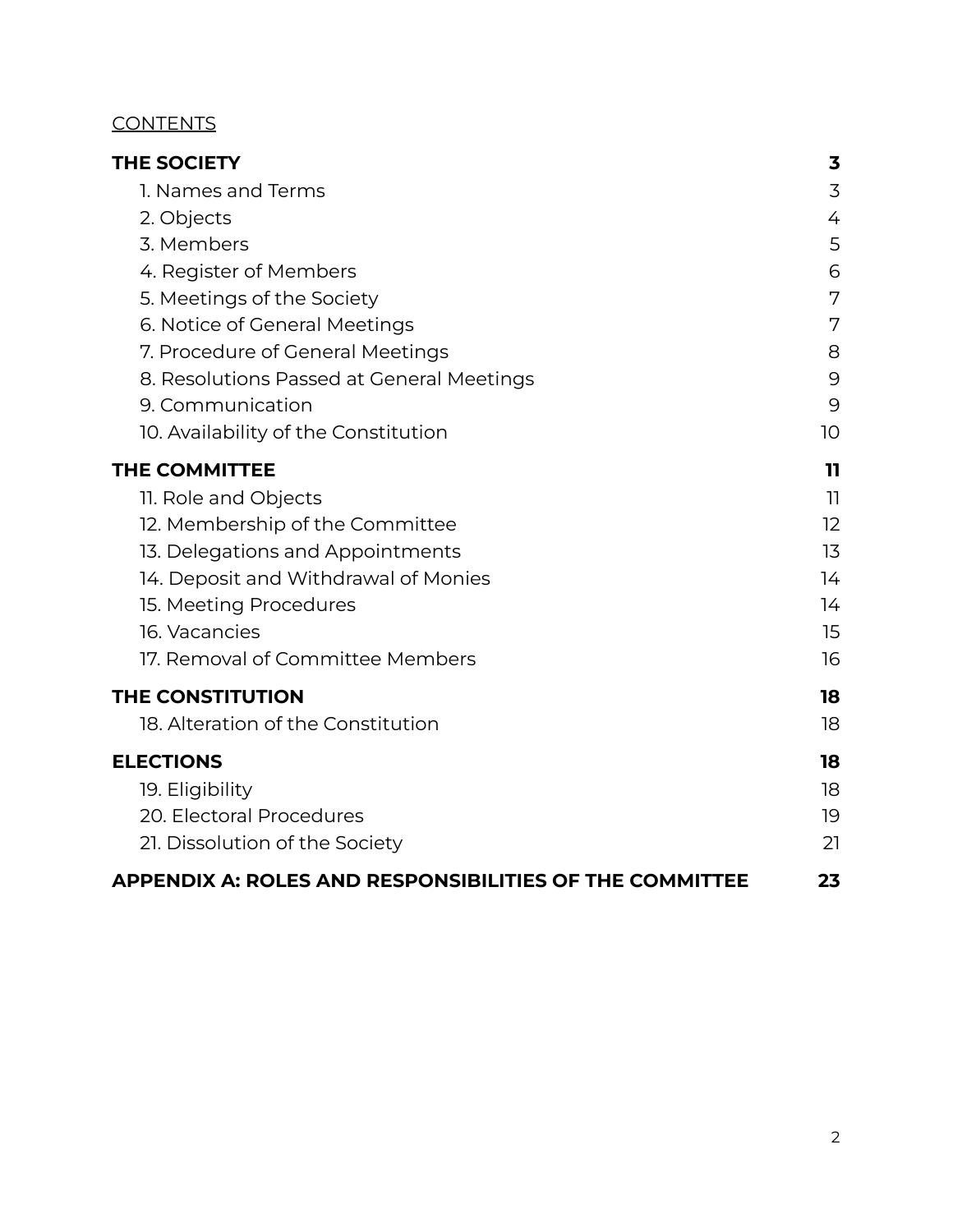## **THE SOCIETY**

## <span id="page-2-0"></span>**1. Names and Terms**

#### 1.1

The Name of the Society shall be the Music Students' Society. It will herein be cited as "The Society".

## 1.2

Herein "UWA" will refer to the University of Western Australia.

#### 1.3

Herein "The Faculty" will refer to the Faculty of Arts, Business, Law and Education.

## 1.4

Herein "The Conservatorium" will refer to the UWA Conservatorium of Music.

#### 1.5

Herein "Members" will refer to both Financial and Non-Financial members, unless specified.

#### 1.6

Herein "The Executive" will refer to the President, Vice President, Secretary and Treasurer.

#### 1.7

Herein "The Committee" will refer to the combined Executive and additional positions, as defined in Article 12.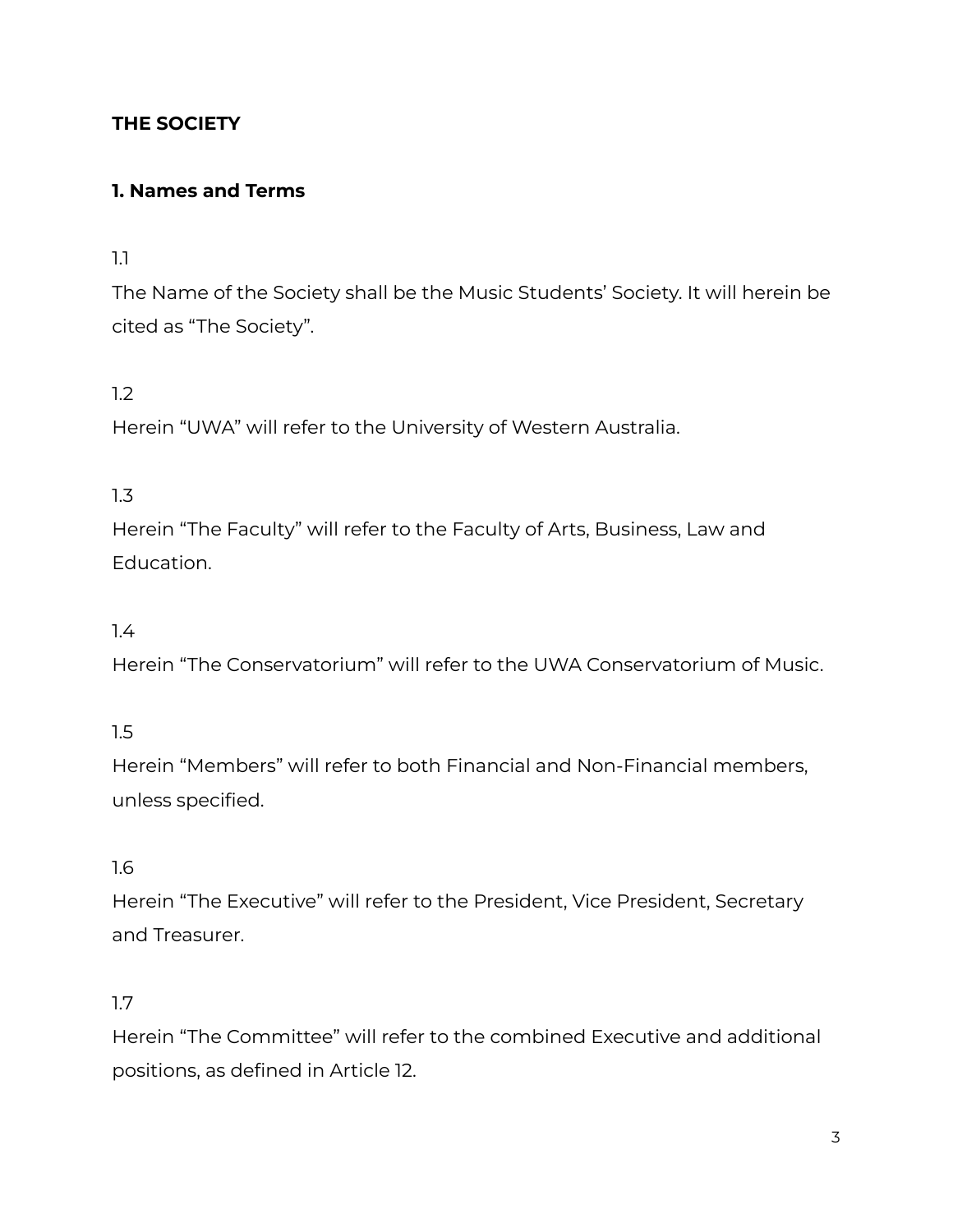Herein "Meeting" will refer to a Committee Meeting unless otherwise specified.

# 1.9

The Society's financial year shall run between December 1st and November 30th.

# **2. Objects**

# <span id="page-3-0"></span>2.1

The Mission of the Society shall be:

To enhance the University experience for all Members and contribute to their personal, educational and social development.

## 2.2

The Objectives of the Society shall be:

- a) To represent and promote the educational interests and views of all music students and Society Members.
- b) To further students' personal and professional development through partnerships external to UWA.
- c) To enhance the community of the Conservatorium of Music through facilitating concerts, social, welfare and educational events.
- d) To represent and pursue the interests of all Members and of the Society to the UWA Student Guild.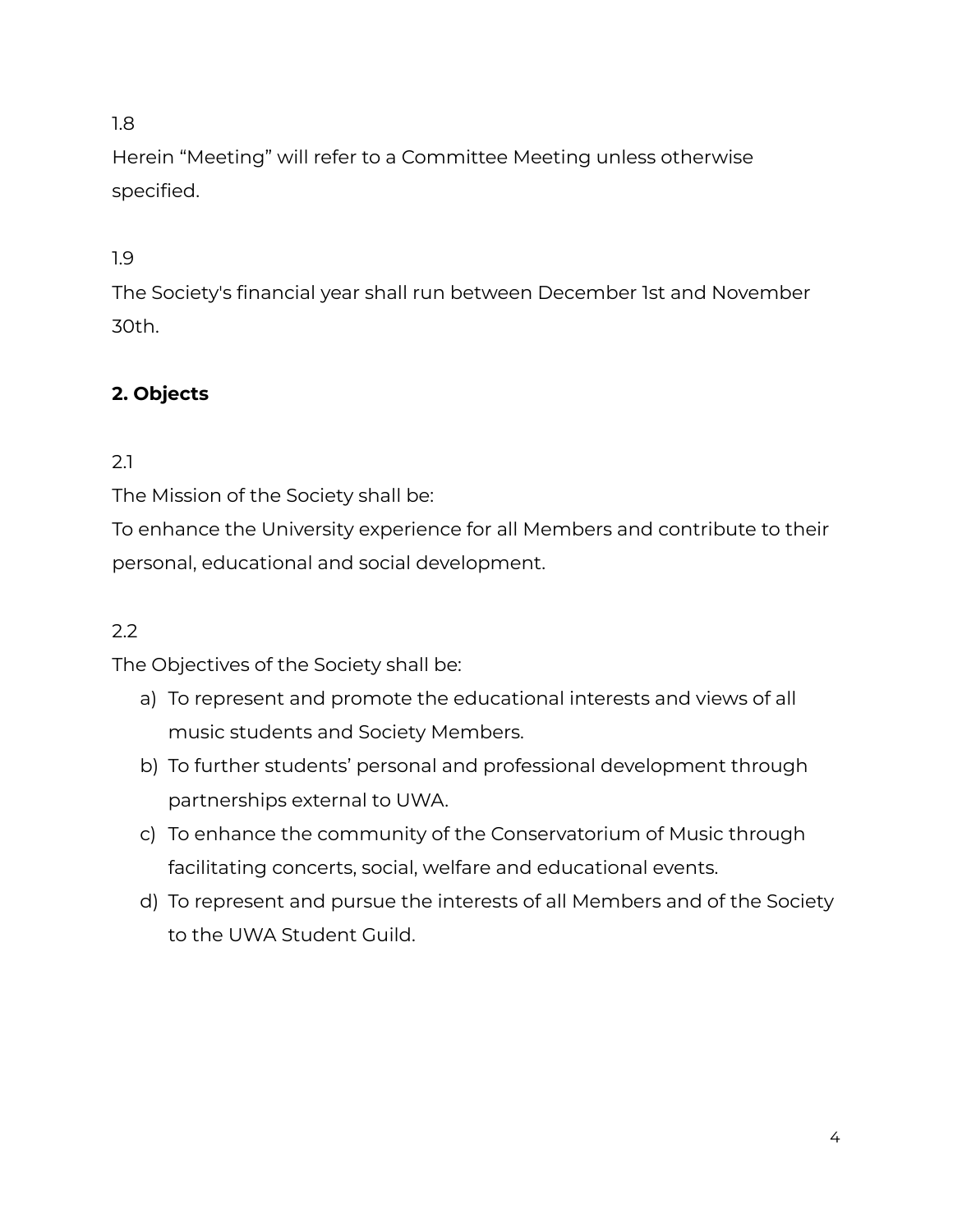In the construction of the Objects in Section 2.2, no one of the Objects shall be deemed to be predominant, and no Object shall be deemed subsidiary, to any other.

# 2.4

The property and income of the Society shall be applied solely towards the promotion of the Objects of the Society and no part of that property or income may be paid or otherwise distributed, directly or indirectly, to Members, except in good faith in the promotion of those Objects.

## 2.5

The Society shall not transmit, either directly or indirectly, money by way of gift to any person or body not a Member of the Society.

## 2.6

The Society shall act only in the direct interests of the Members.

## <span id="page-4-0"></span>**3. Members**

## 3.1

Membership of the Society shall consist of:

3.1.1 Financial Members

Financial Members consist of all students who have filled out a membership form indicating their desire to be considered a member of the Society, giving the relevant details as outlined in 4.1 to the Secretary, and transferring the agreed funds to the Treasurer as decided by the current Executive committee. Financial members are eligible to vote at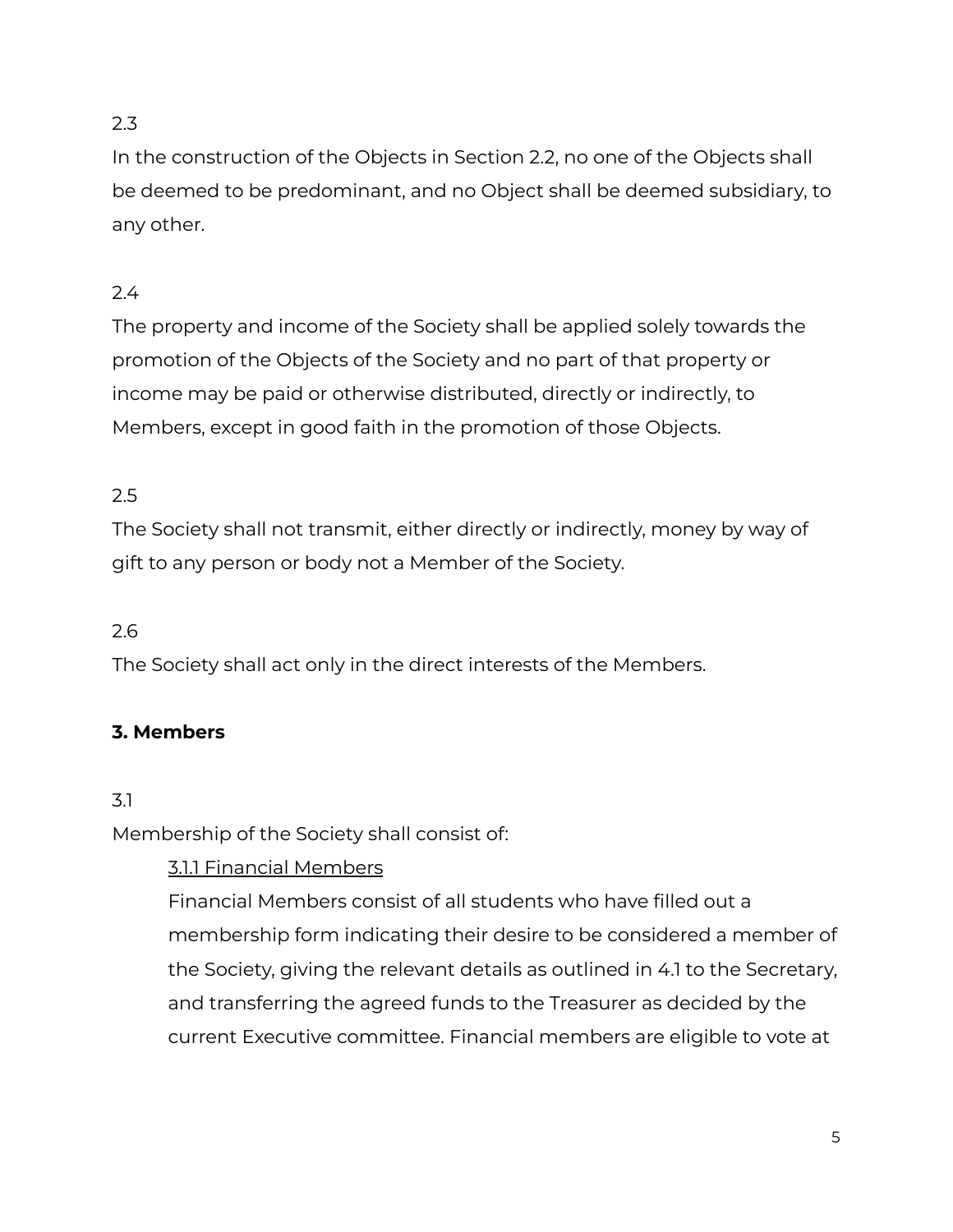General Meetings, qualify for ticket discounts and are eligible to run for Committee positions.

# 3.1.2 Non-Financial Members

Non-Financial Members include any person who is enrolled in a unit run by the Conservatorium, with a unit code of "MUSC\*\*\*\*", but has not filled out a membership form as an indication of their desire to be considered a member of the Society. Although they have not paid, they are entitled to nominate for Committee positions. Non-financial members are not entitled to vote at General Meetings.

# 3.2

Committee members shall automatically become Financial Members when elected.

# <span id="page-5-0"></span>**4. Register of Members**

#### 4.1

The Secretary, on behalf of the Society, must maintain an up to date register of the Financial Members of the Society and their student or preferred email addresses.

## 4.2

The register must be so kept and maintained on the Secretary's computer and on the committee's document sharing forum, or at such other place as the Members at a General Meeting decide.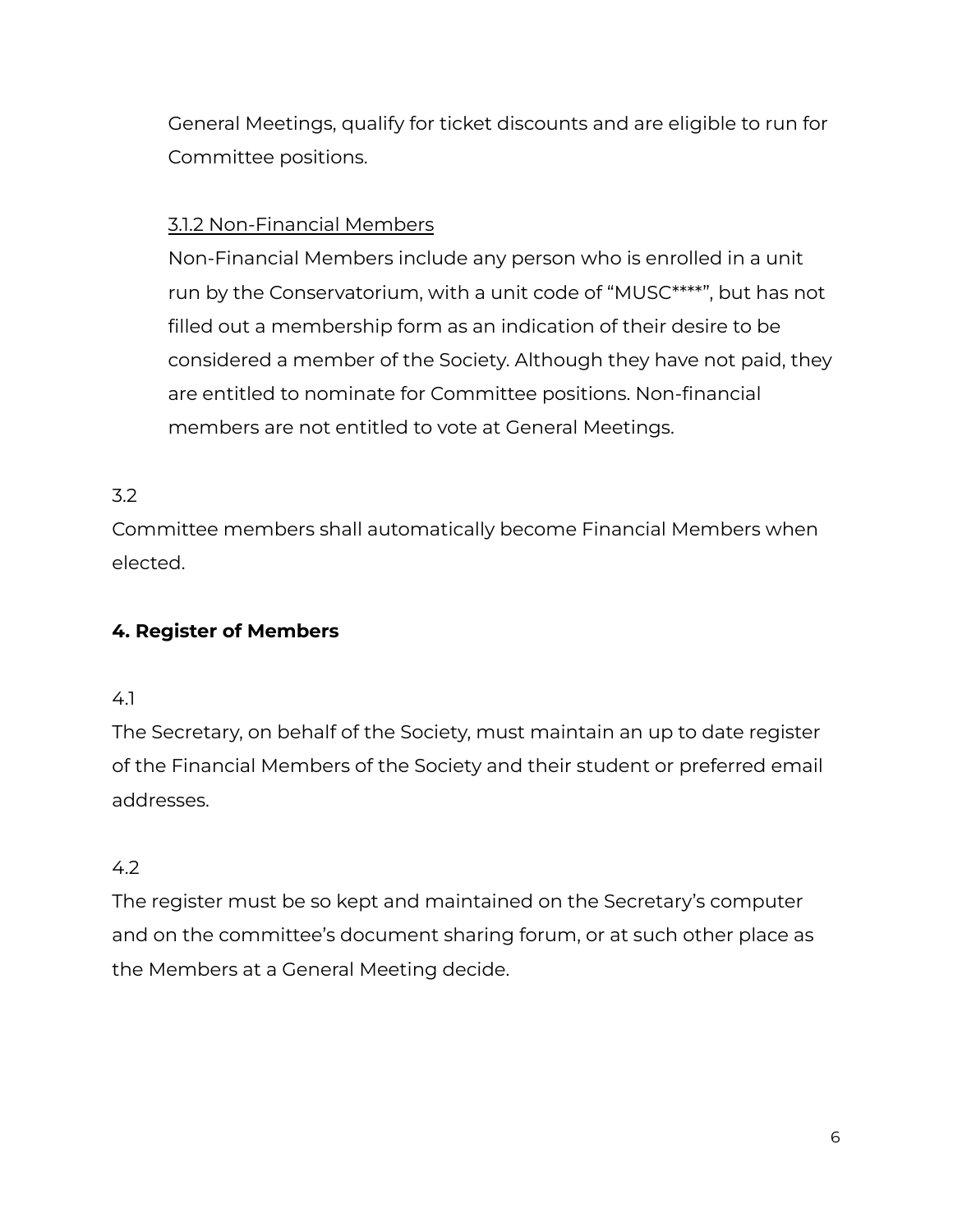The Secretary must cause the name of a person who ceases to be a Member to be deleted from the register of members referred to in Section 4.1.

# <span id="page-6-0"></span>**5. Meetings of the Society**

## 5.1

Each year, the Society shall hold an Annual General Meeting at some time in the ninth (9th), tenth (10th) or eleventh (11th) weeks of the second university semester. The Committee shall be empowered to set the exact date pursuant to this Section.

## 5.2

The Committee may, at any time, call a Special General Meeting.

# 5.3

A Special General Meeting shall be called upon receipt by the Secretary of a written request from at least ten (10) Members; such a Special General Meeting must be held not later than fourteen (14) days following the receipt of such a request.

## 5.4

Any Member may call a Special General Meeting where the Secretary has failed to comply with the provisions of Section 5.3.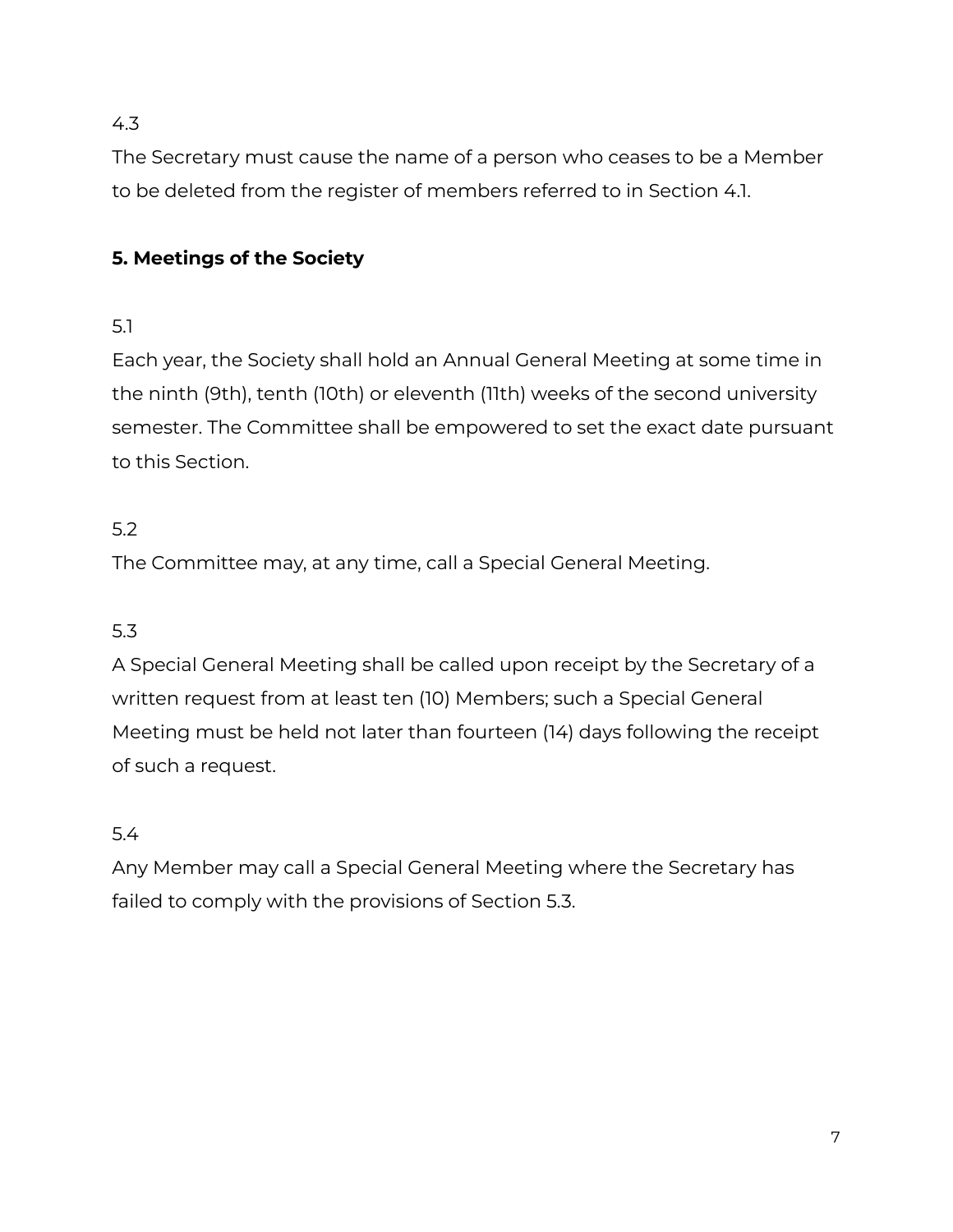# **6. Notice of General Meetings**

## <span id="page-7-0"></span>6.1

The Secretary shall cause written notice of any General Meeting to be posted or written on all Society notice boards and on the various social media pages at least fourteen (14) days before the date appointed for the meeting. This shall include all forms of digital, electronic, and social media.

## 6.2

Within seven (7) days of notice, pursuant to 7.1 being given, any Member may submit to the Secretary an item of business for inclusion on the agenda; the Secretary will base priority of inclusion upon the time of receipt.

#### 6.3

The Secretary shall cause written notice of the agenda of any General Meeting to be posted or written on all Society notice boards and on social media, at least three (3) days before the date appointed for the meeting. This may include all forms of digital, electronic, and social media.

## <span id="page-7-1"></span>**7. Procedure of General Meetings**

#### 7.1

The quorum of a General Meeting shall be 20% of Financial Members, including the Executive Committee.

## 7.2

A resolution shall be deemed to have passed if it receives the support of 50% of the Members present and voting, plus one, at any General Meeting.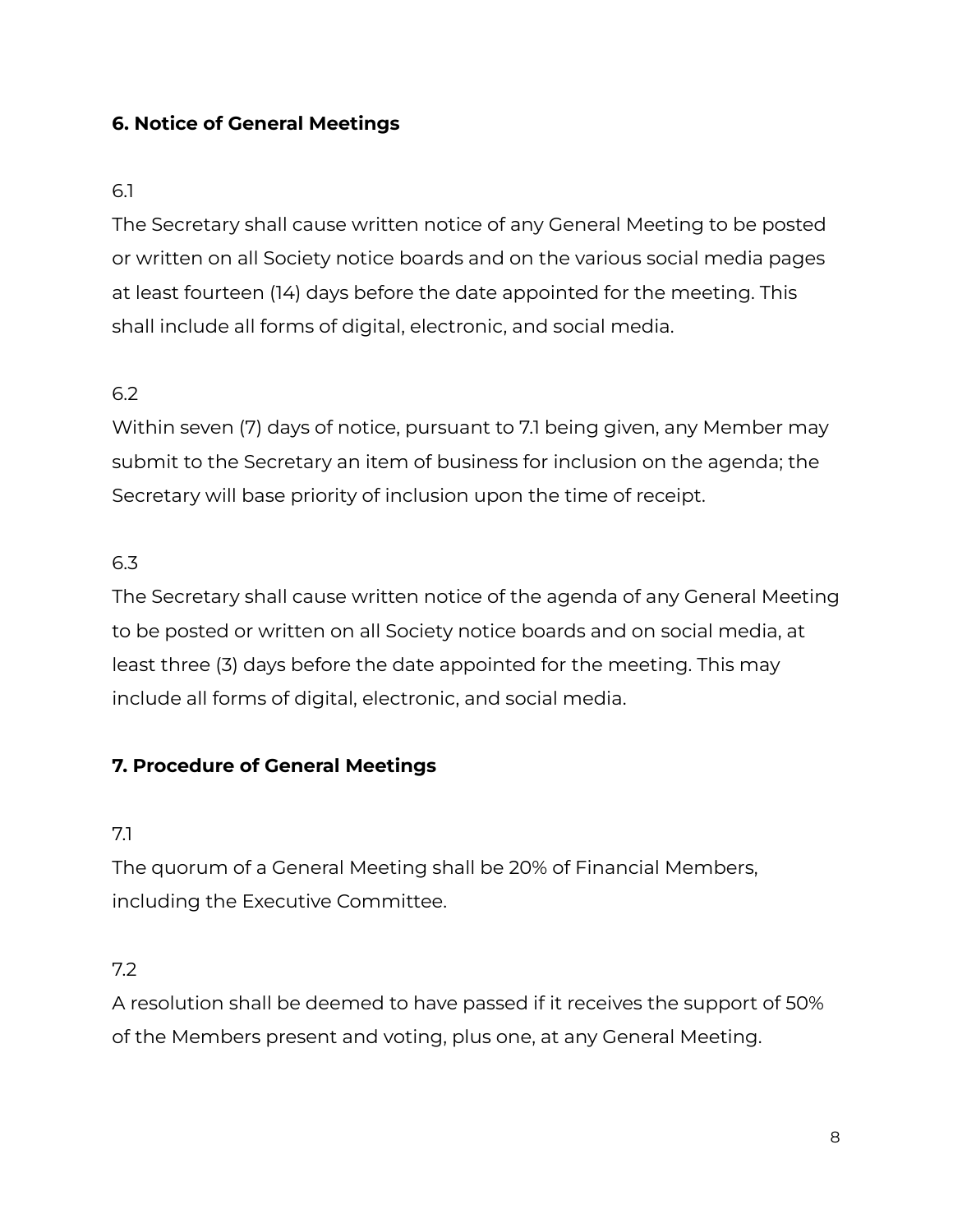Where the number of Members that vote for a motion is the same as the number that vote against it, the proposed resolution shall be deemed to have failed.

# <span id="page-8-0"></span>**8. Resolutions Passed at General Meetings**

# 8.1

It is the Committee's duty to put into effect any resolution(s) passed at any validly constituted General Meeting that does not conflict with the objectives of the Society.

# <span id="page-8-1"></span>**9. Communication**

## 9.1

The Society shall use and regularly update email, social media, and where appropriate the designated noticeboards. The aforementioned platforms shall be used to convey:

- a. Notice of any event or general meeting run by the Society.
- b. Motions to alter the Constitution.
- c. Notice of Elections and Nominations.
- d. Any other such information as deemed appropriate by the Committee.

# 9.1.1 Digital and Social Media

The Society shall make provisions for the display of written material on a variety of digital and social media platforms. Digital and social media should be treated as official forms of communication, and shall be used to communicate the official business of the Society, as outlined in 9.1.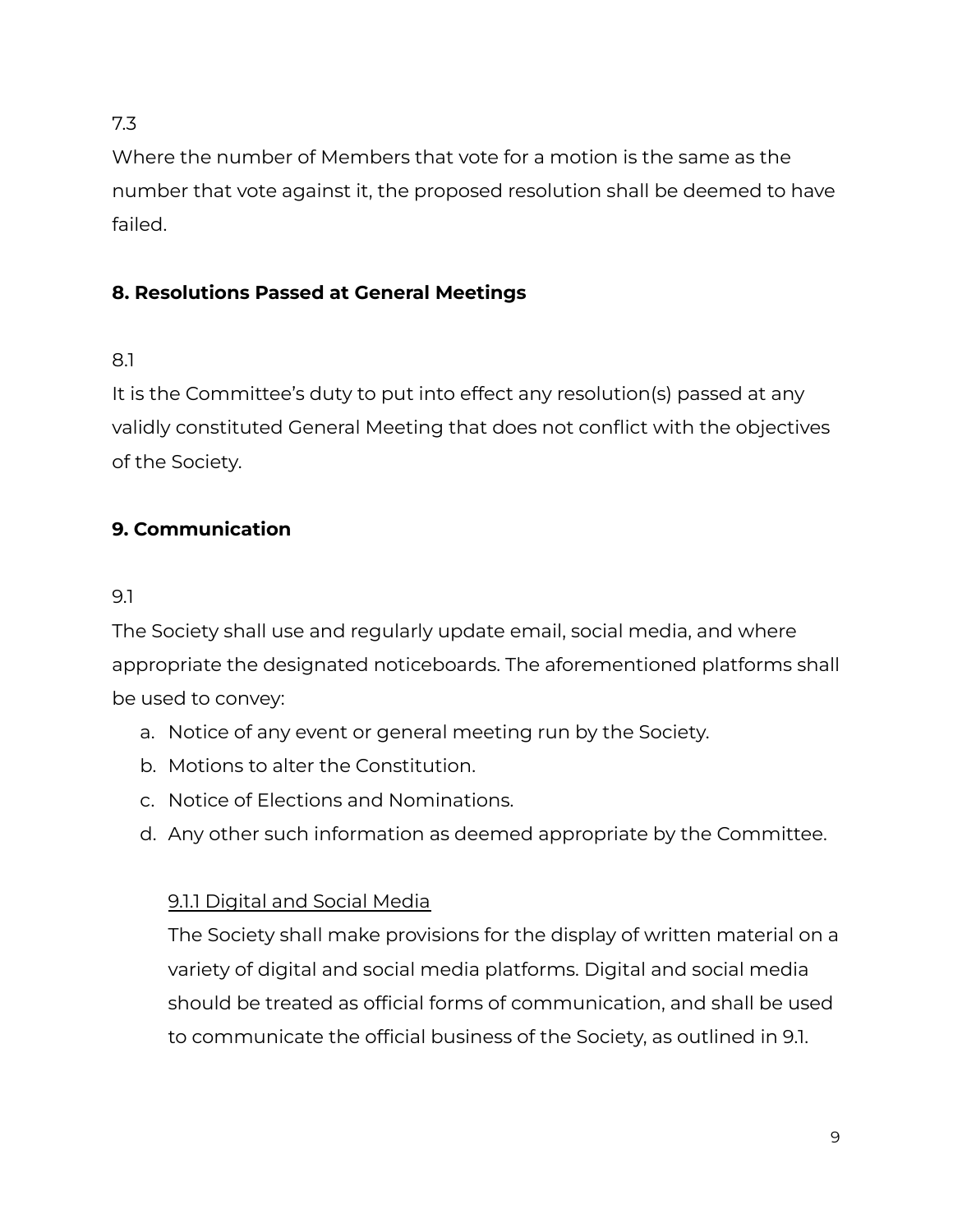## 9.1.2. Electronic Mail

The Secretary shall be responsible, on the behalf of the Society, to keep an up to date record of all financial and non-financial members email addresses in accordance with items 4.1 – 4.3 in order to distribute electronic mail where appropriate as deemed by the executive.

# 9.1.3. Society Documents

Should a Financial member wish to know when a society meeting is happening, agenda of said meeting, or the minutes of a committee meeting, they must contact the Secretary, and the Secretary will send the documents requested within 7 working days. It is at the discretion of the President whether minutes are to remain confidential for privacy reasons.

# 9.2

The Society shall make provisions for the display of written material posted by Members on the noticeboards of Section 9.1. The material must be in the direct interest of the Society and its Members and conform to the Objects in 2.2., but may be removed without notice at the discretion of the Committee.

# <span id="page-9-0"></span>**10. Availability of the Constitution**

## 10.1

The Constitution shall be made available via electronic means, and in the Music Common Room, within one (1) week to any Member who requests it from a current member of the Executive.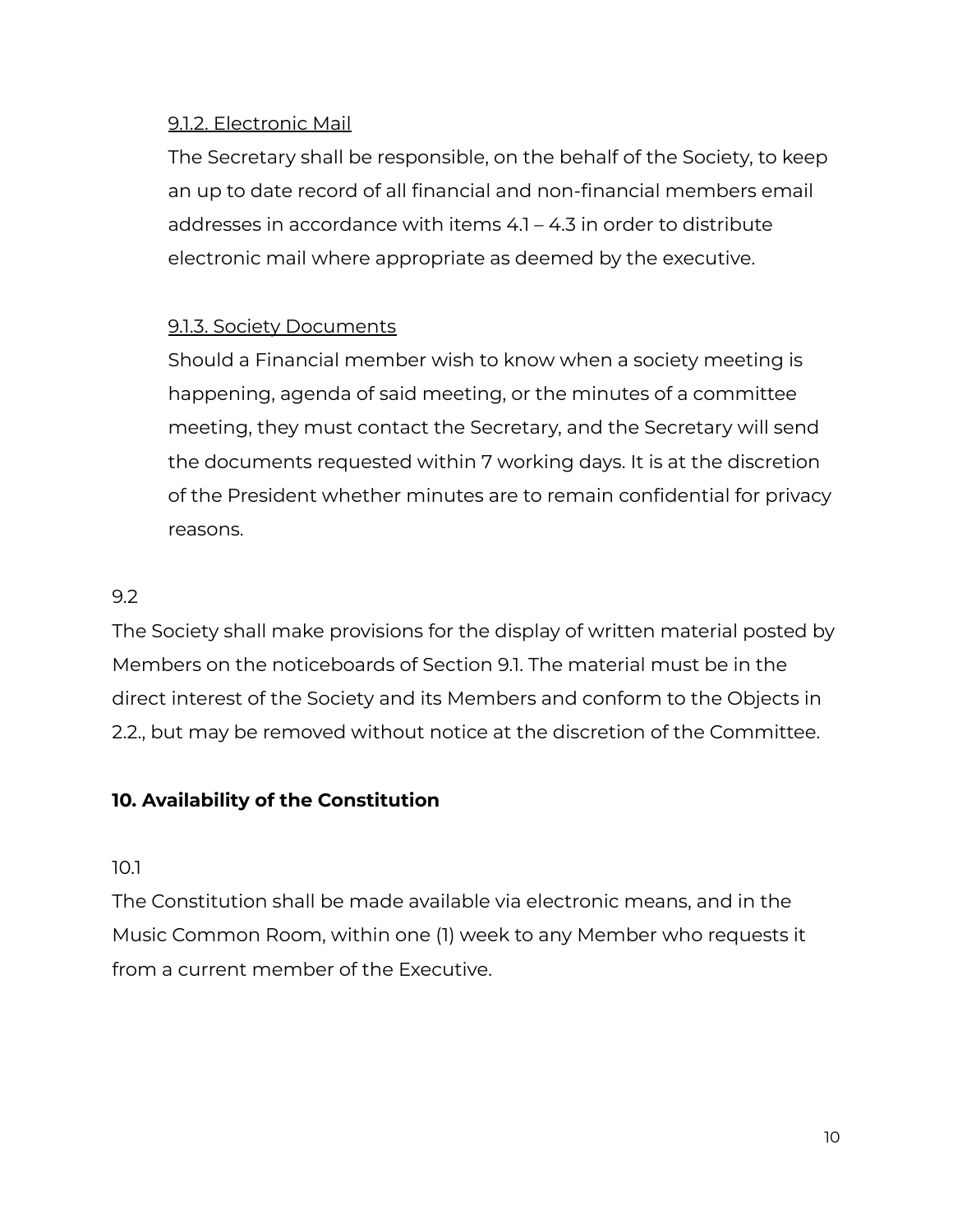The Executive has the power to make the Constitution available to persons or organisations that they deem appropriate.

# <span id="page-10-0"></span>**THE COMMITTEE**

# <span id="page-10-1"></span>**11. Role and Objects**

## 11.1

The Committee is the presiding body of the Society. Subject to this Constitution, the Committee shall be responsible to the Society in General Meeting for giving effect to the Objects of the Society and for carrying out its everyday business; and without prejudice to the foregoing, the Committee shall have the power:

- a. To acquire and dispose of property; to dispose of monies; to open banking accounts; provided that the Committee shall not borrow money or incur debts or liabilities on behalf of or in the name of the Society to an amount greater than one (1) dollar for each and every then existing Member.
- b. To make regulations for the orderly and proper management of affairs of the Society, but so that no such regulation is inconsistent with or repugnant to this Constitution.

# 11.2

Unless specified otherwise in this Constitution, the Committee shall make all delegations and appointments authorised by the Constitution.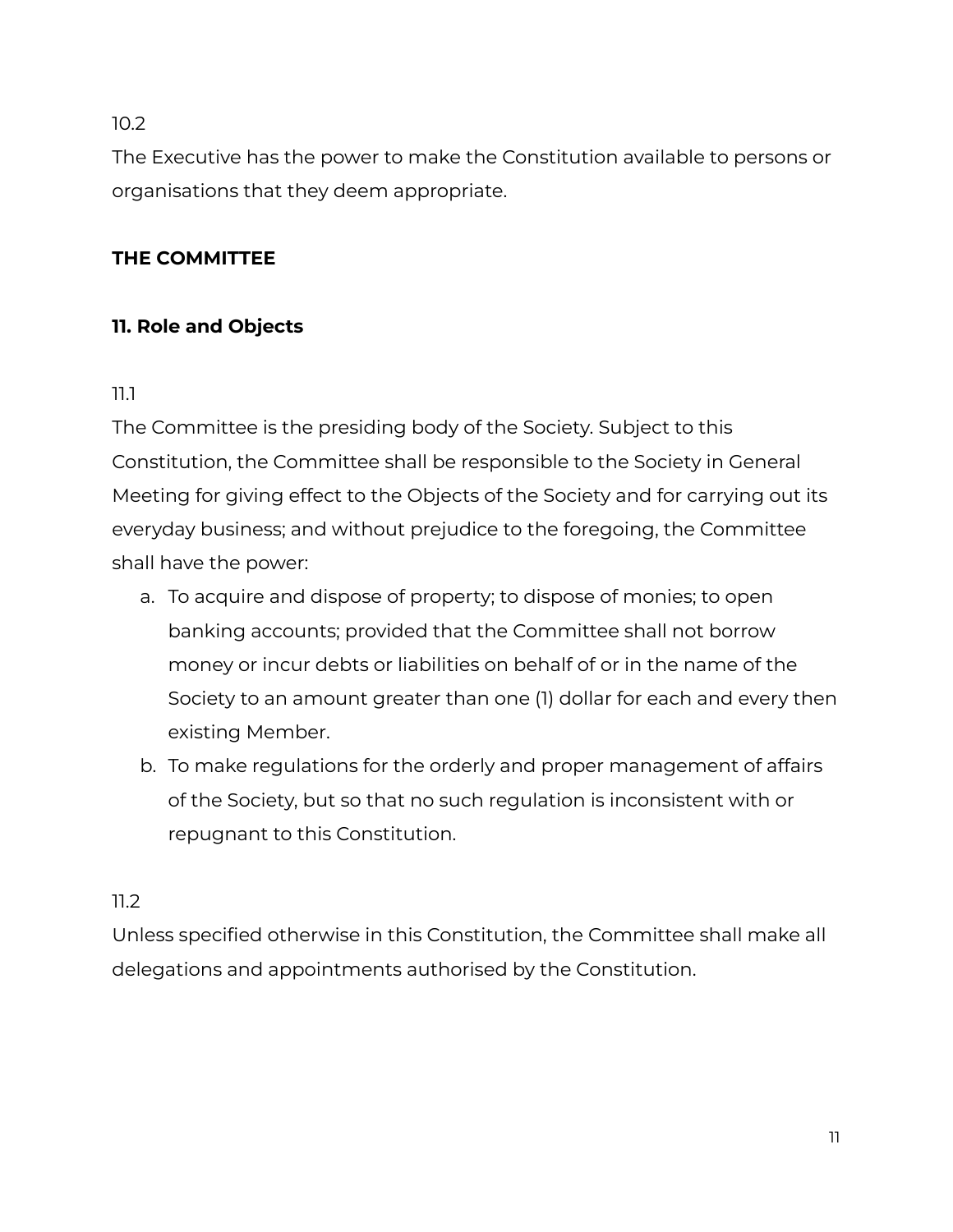Resolutions passed by the Committee shall be binding on all other bodies derived from this Constitution.

11.4

Committee members shall not be absent from more than 2 consecutive Committee meetings without explanation.

# <span id="page-11-0"></span>**12. Membership of the Committee**

Membership of the Committee shall consist of the Executive of the Society as set out in 12.1, as well as the Additional Committee positions outlined in 12.2. These positions are described in Appendix A.

# 12.1

The Executive of the Society shall consist of:

- President
- Vice-President (Development and Outreach Officer)
- Education Representative
- Secretary
- Treasurer

# 12.2

Additional Committee positions shall consist of:

- Welfare and Equity Officer
- Social Representative
- Concerts Coordinator
- Electronic Music Representative
- Sports Representative
- Publications Officer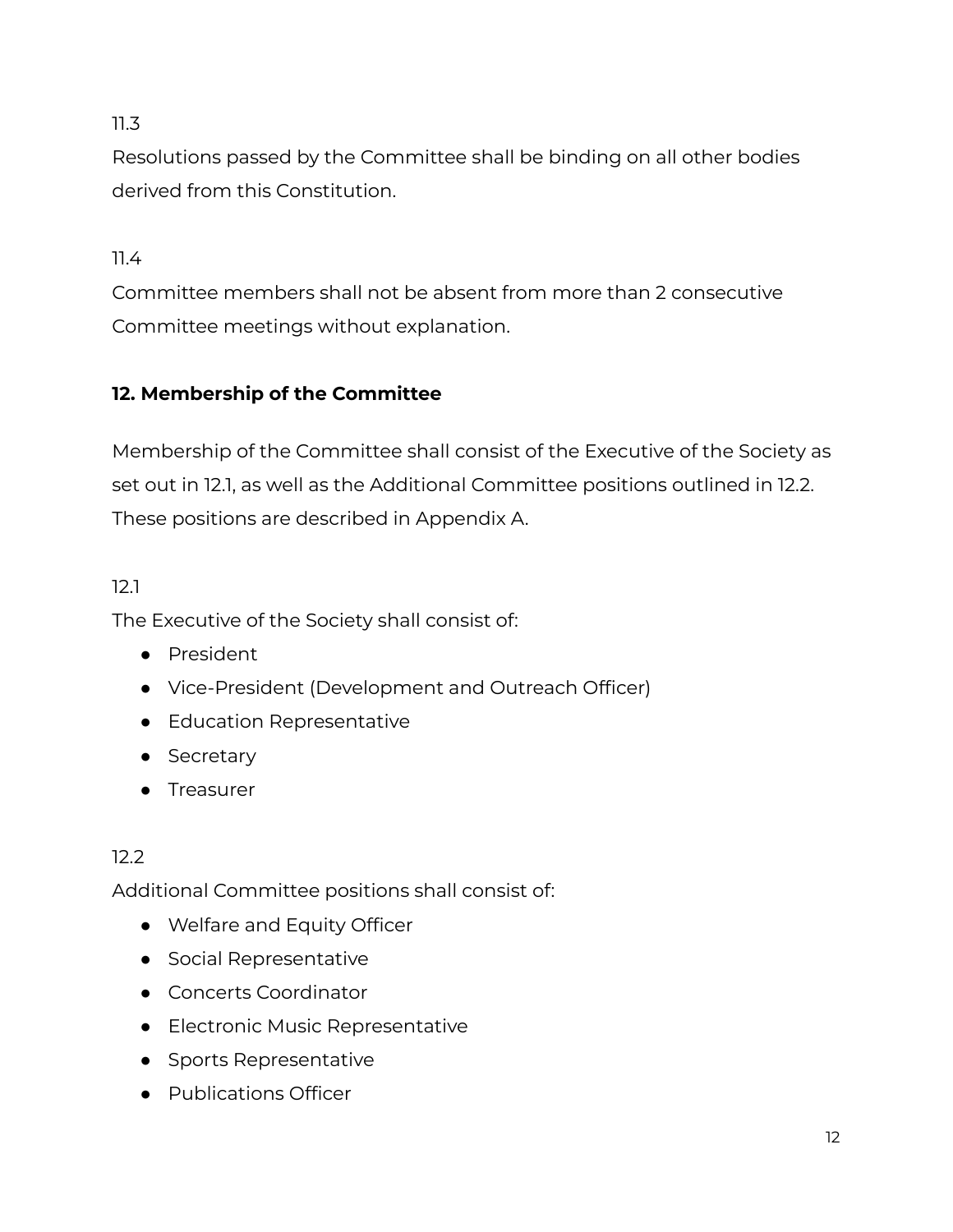- Marketing Officer
- Two (2) Ordinary Committee Members
- Two (2) Fresher Representatives
- Immediate Past President

Committee members shall be elected in accordance with Article 19.

## <span id="page-12-0"></span>**13. Delegations and Appointments**

## 13.1

As provided by the Constitution, the Executive may make up to 2 additional appointments to such positions as may be considered necessary; provided such positions are within the Objects of the Society.

## 13.2

Submissions for the position of Publications Officer shall be opened immediately following the conclusion of the Annual General Meeting, to be closed fourteen (14) days thereafter. The outgoing Secretary or Publications Officer shall as soon as possible cause written notice of this submission period to be placed on all appropriate forums. The Committee-elect shall assemble within a week after submissions close for the exclusive purpose of selecting their Publications Officer. The Publications Officer must receive a two-thirds majority vote from the Committee-elect. In the event that a two-thirds majority cannot be reached, an executive decision may be made by the President-elect or their delegate.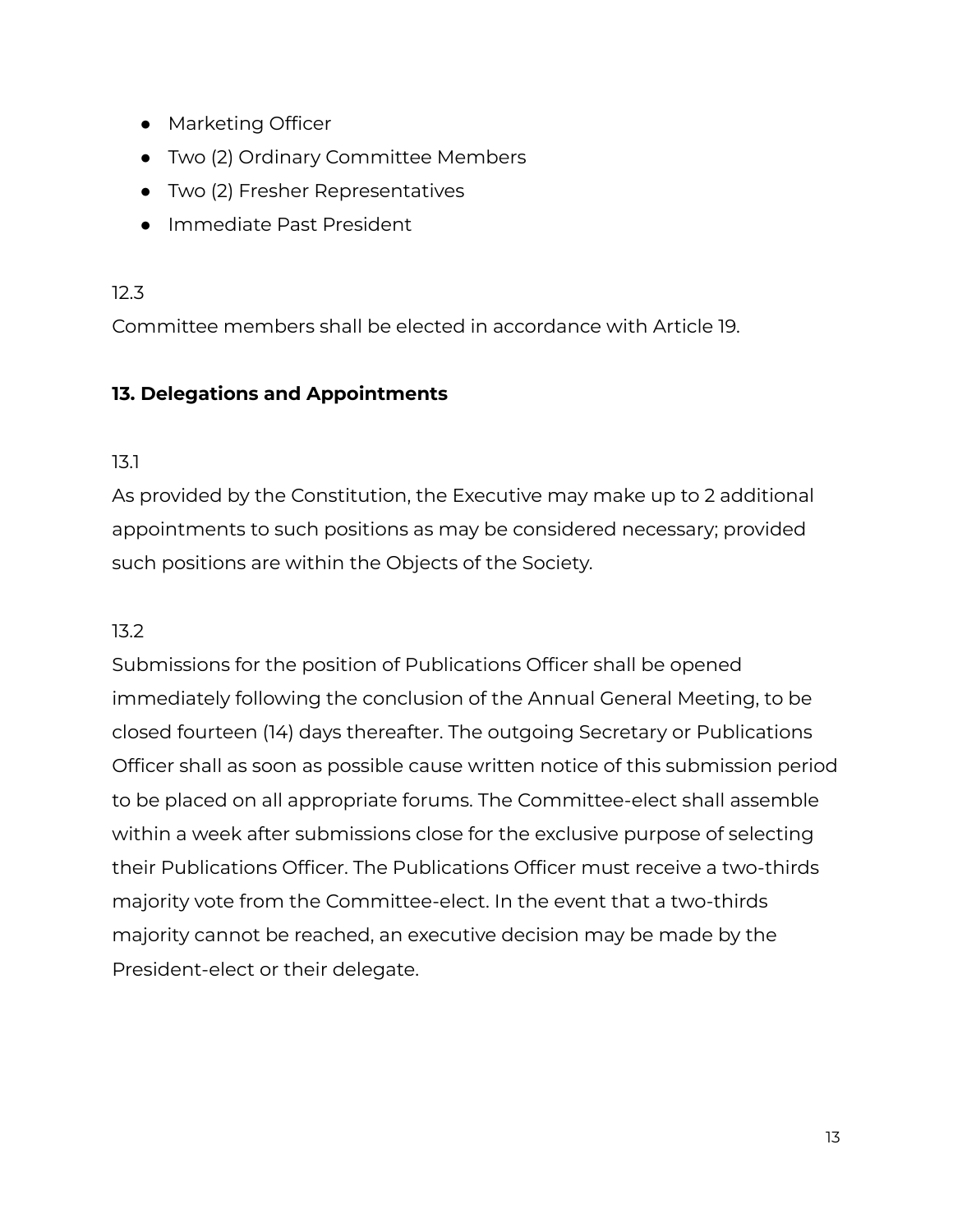Where the President cannot fulfill their role, they may appoint the Vice President as their delegate. The President must inform the Committee of this decision, and for how long the Vice President will be acting in this role. The Vice President shall have the same roles and responsibilities as the President during this time.

#### 13.4

Submissions for the position of the 2022 Marketing Officer shall be opened immediately following the conclusion of the 2021 Annual General Meeting, to be closed fourteen (14) days thereafter. The outgoing Secretary or Publications Officer shall as soon as possible cause written notice of this submission period to be placed on all appropriate forums. The 2022 Committee-elect shall assemble within a week after submissions close for the exclusive purpose of selecting their Publications and Marketing Officers. The Marketing Officer must receive a two-thirds majority vote from the Committee-elect. In the event that a two-thirds majority cannot be reached, an executive decision may be made by the President-elect or their delegate. This provision shall expire upon the 2022 Publications and Marketing Officers being selected, after which selection procedures shall revert to those established in Section 13.2 and Article 19 respectively.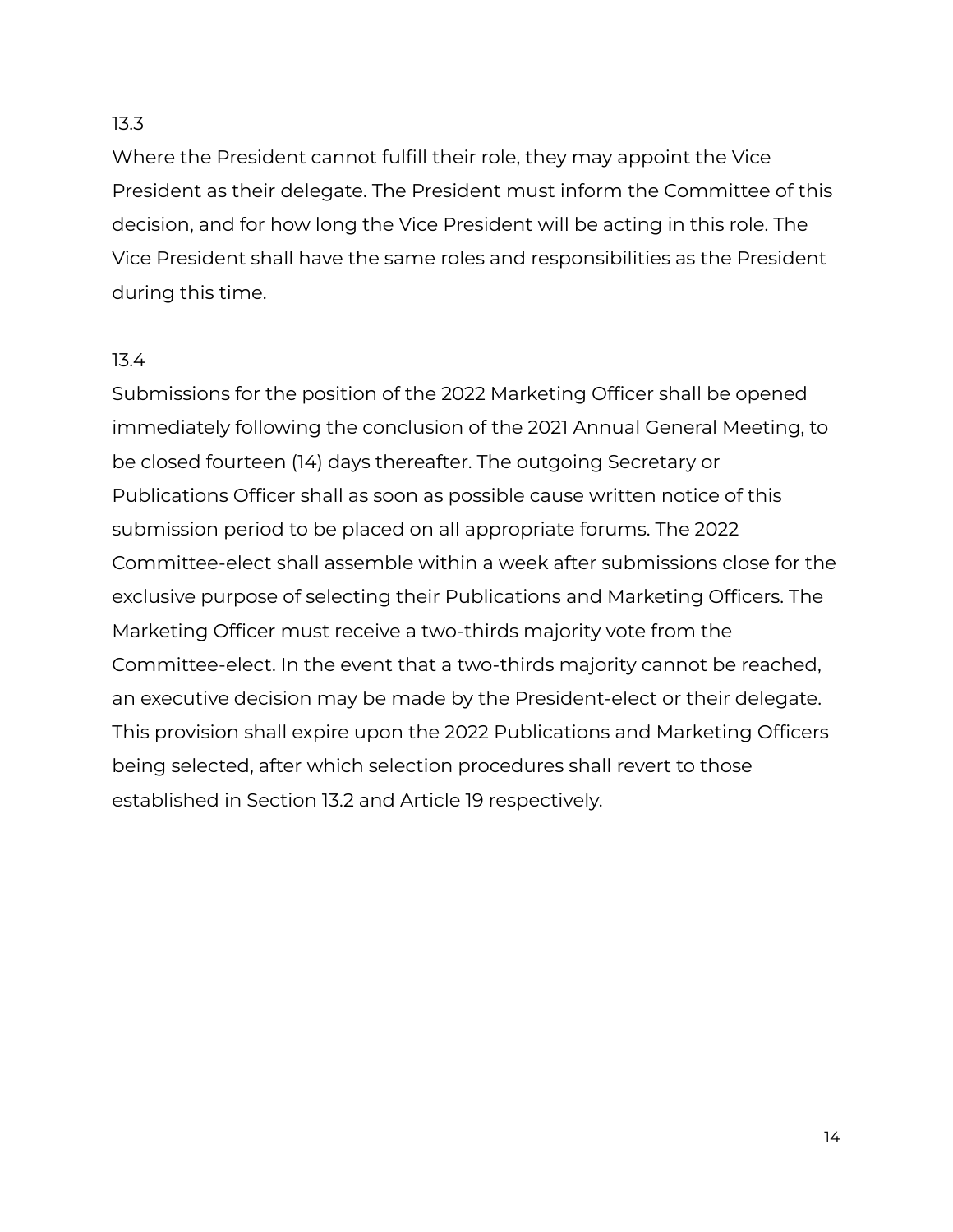# <span id="page-14-0"></span>**14. Deposit and Withdrawal of Monies**

#### 14.1

The Treasurer shall formulate the annual budget of the Society at the commencement of the year.

## 14.2

All monies due and payable to the Society shall be received by the Treasurer, or a member of the Executive acting on the Treasurer's behalf, who shall lodge them without undue delay into an appropriate bank account for the credit of the Society; provided that the Treasurer may otherwise hold such monies as to enable the day to day running of the society.

## 14.3

The Treasurer and any other Member of the Executive in concert shall be empowered to sign cheques and forms of authority on behalf of the Society for withdrawal of any money standing to the credit of the Society.

## <span id="page-14-1"></span>**15. Meeting Procedures for Executive, Committee, and Subsidiary Groups**

#### 15.1

The President or their delegate shall convene Meetings.

## 15.2

Meetings shall occur at such times and places as the President or their delegate shall determine.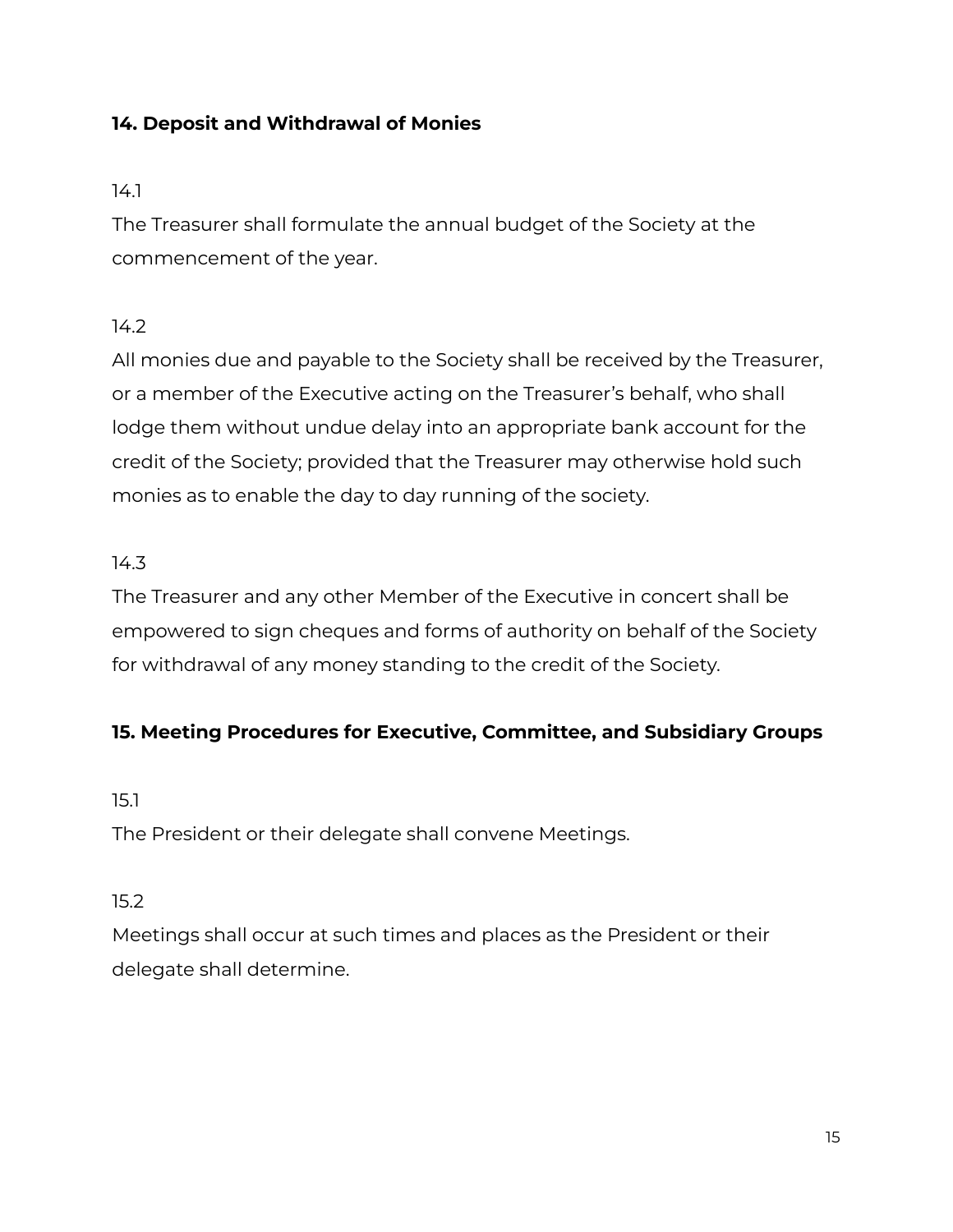A Special General Meeting shall be called upon receipt by the Secretary of a written request from at least two (2) Members of the Committee; such Special General Meetings shall be held no later than fourteen (14) days following receipt of such a request.

# 15.4

Any Member of the Committee may call a Special General Meeting where the Secretary has failed to comply with the provisions of Section 15.3.

# 15.5

For a period of forty-eight (48) hours after a notice for a Special General Meeting is given, any Member may submit to the Secretary an item of business for inclusion in the agenda; the Secretary will base priority of inclusion upon the time of receipt.

# 15.6

The quorum of an Executive, Committee or Subsidiary group meeting shall be 50% plus one of the group.

# 15.7

A resolution shall be deemed to be binding if it receives the support of 50% of the Members present and voting, plus one, at any Committee meeting.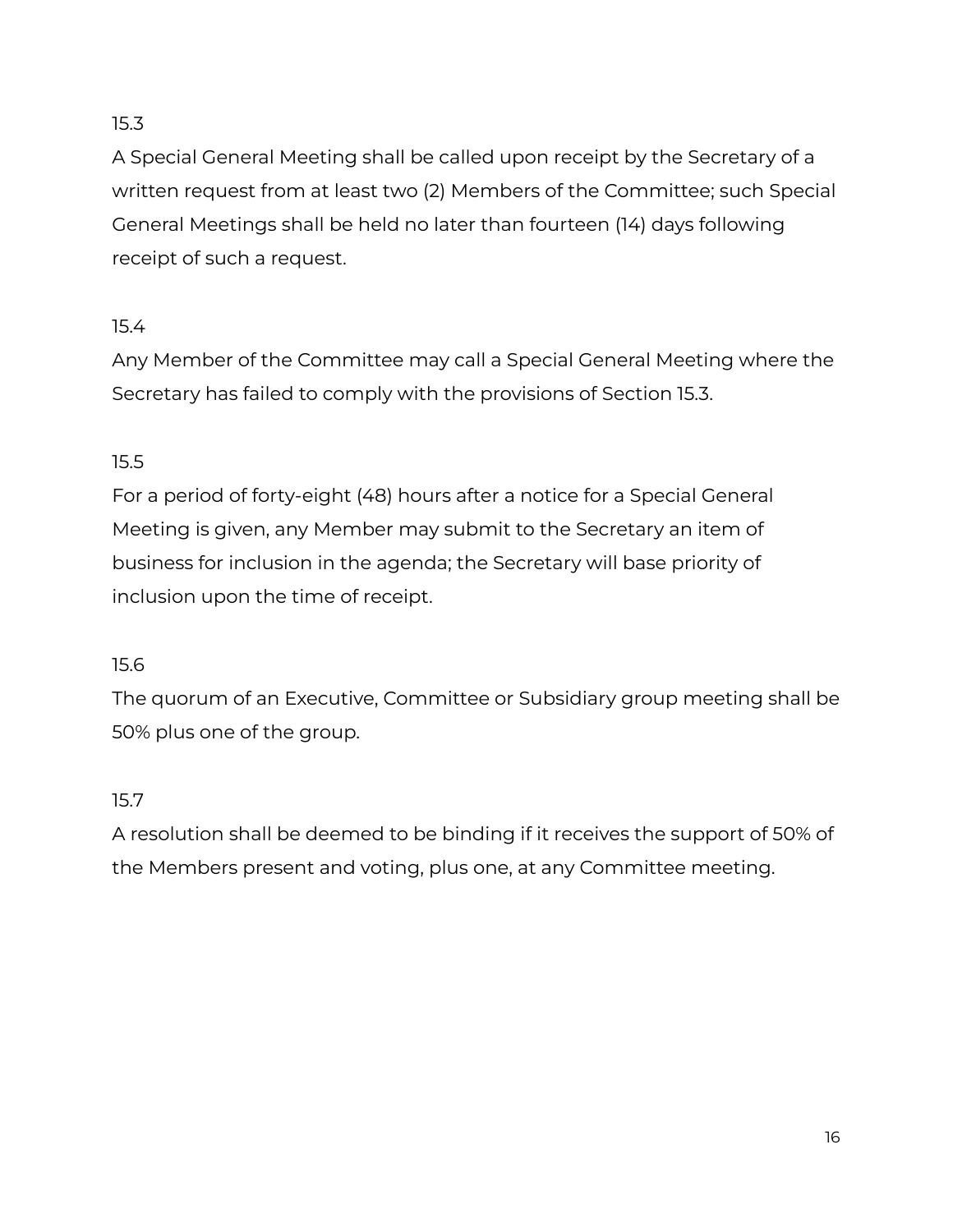#### <span id="page-16-0"></span>**16. Vacancies**

#### 16.1

Where a Committee Member resigns or ceases to hold office for any reason, the Committee shall fill the vacancy so created by appointing a person they see fit by way of a majority vote at any Committee Meeting.

#### 16.2

If a vacancy is unable to be filled, the duties, obligations and responsibilities of the position vacated may be undertaken by the Committee.

#### <span id="page-16-1"></span>**17. Removal of Committee Members**

#### 17.1

If any Committee Member shall act, or fail to act, in such a fashion that in the opinion of the Committee those actions, or lack thereof, have prejudiced the Objectives of the Society, and those actions, or lack thereof, have caused detriment, be it monetary or otherwise to the Society, then it is open to the Committee in Meeting to pass an expression of no confidence in that Committee Member in a Special Committee Meeting.

#### 17.2

Where an expression of no confidence is passed against a Committee Member, a Special Committee Meeting will be held, with seven (7) days notice from the Secretary. Priority in the agenda of that meeting shall be given to the decision regarding said Member's removal from the Committee.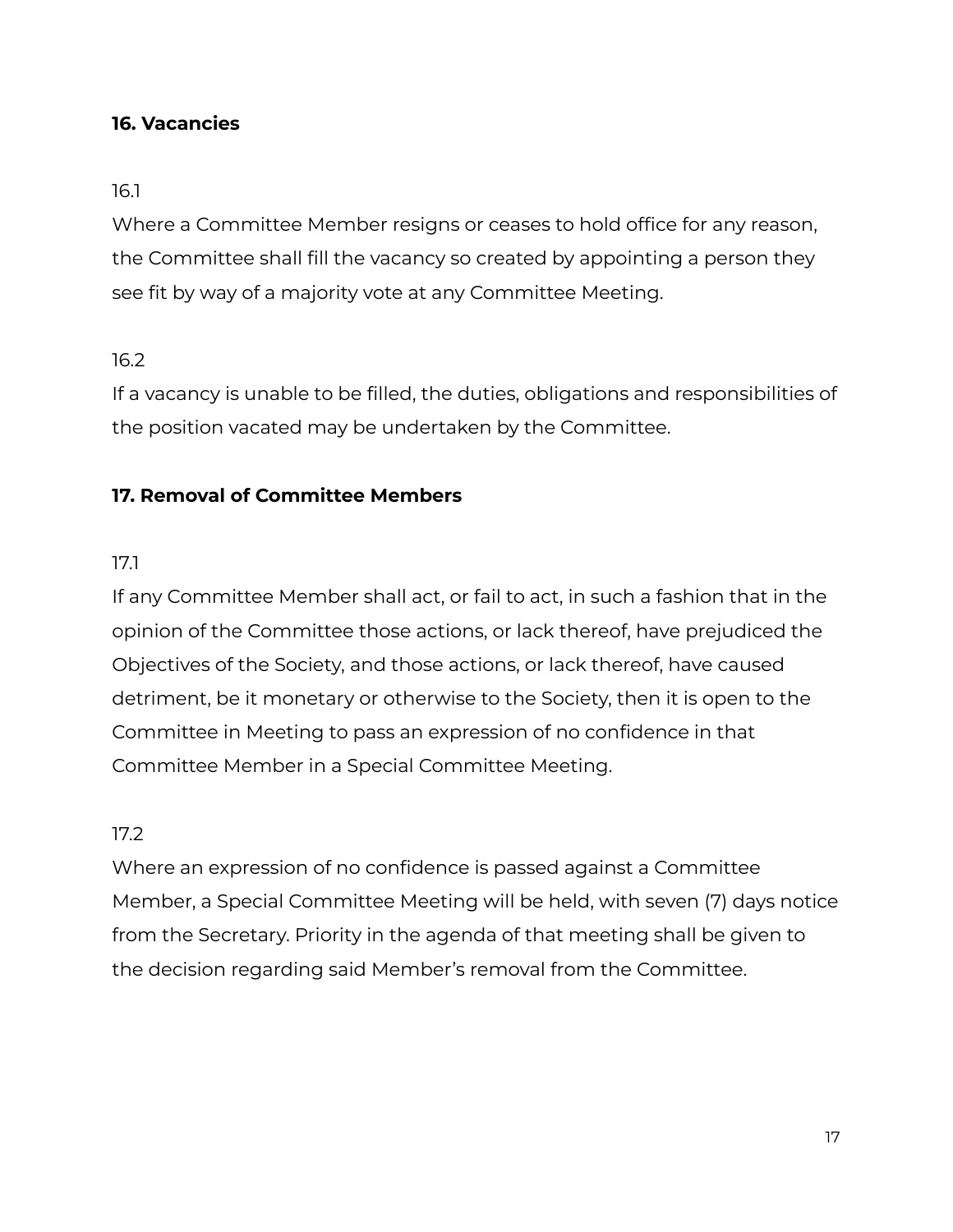If the Committee is of the opinion that the Objects of the Society are being prejudiced by the actions of any appointed person then they may remove that Committee member, by passing a motion to that effect with the support of no less than ten (10) members of the Committee, three (3) of whom must be members of the Executive.

# 17.4

A Committee member who has been subjected to the process outlined in 17.2 has the right to attend and speak at the Special Committee Meeting, and if they so wish, appoint a Scrutineer, who shall not be a Committee Member.

# 17.5

An expression of no confidence shall be voted on by a secret ballot.

# 17.6

Any business set out in a written request under Section 17.3 shall have priority over all other business at a Special General Meeting called pursuant to that Section.

# 17.7

<span id="page-17-0"></span>When a Committee Member is removed, that position shall be declared vacant and the requirements of Article 16 followed.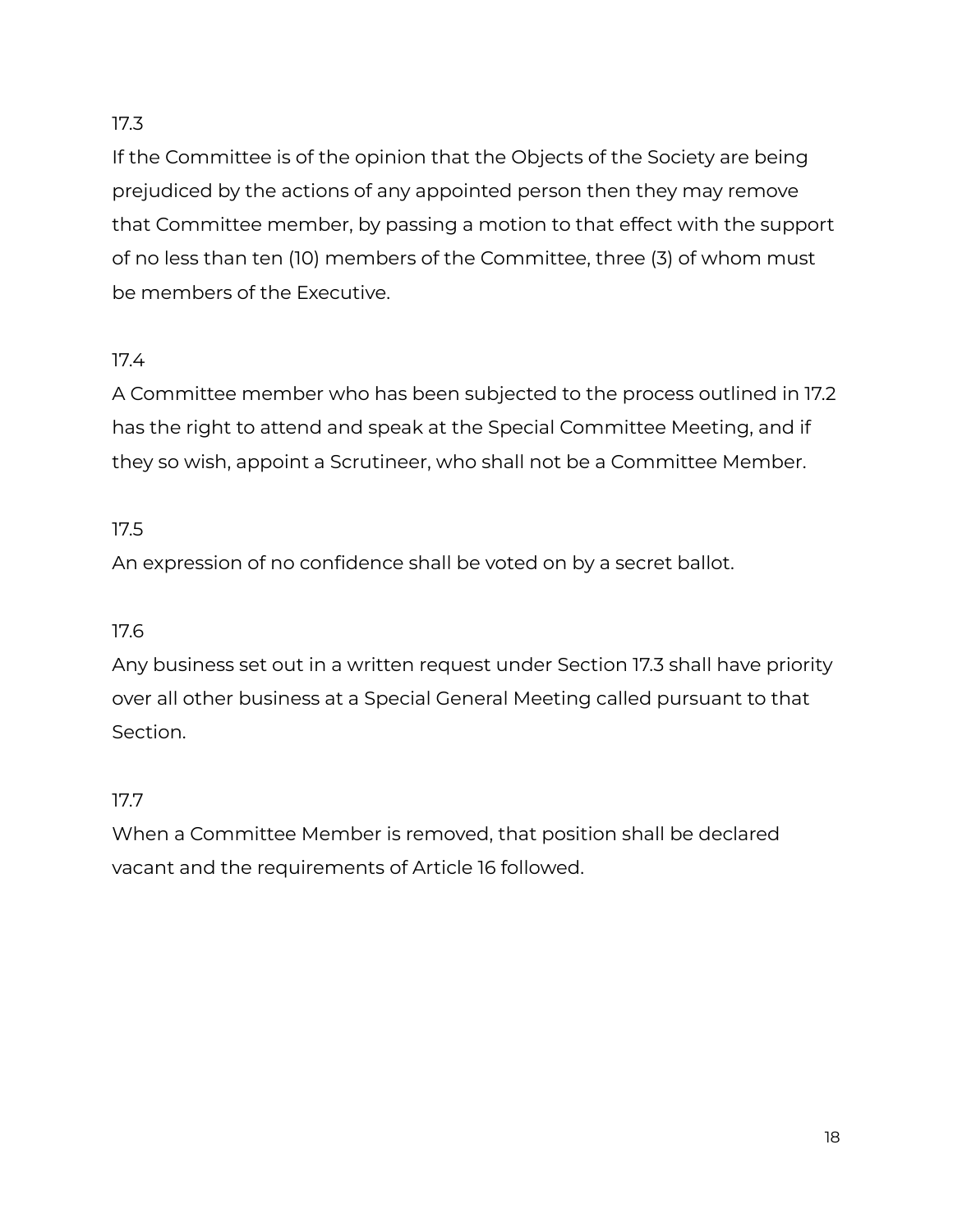# **THE CONSTITUTION**

## <span id="page-18-0"></span>**18. Alteration of the Constitution**

#### 18.1

Five (5) Financial members may, not less than fourteen (14) days before a General Meeting, submit to the Secretary a notice of motion, proposing an alteration to this Constitution to be discussed by the Committee in advance of a General Meeting.

#### 18.2

The Society in General Meeting may debate and vote upon the motion and any amendments thereto or may defer consideration of such motion to allow further discussion or, where necessary, conduct a referendum amongst the Financial Members at a later date, not more than three (3) months following the aforementioned General Meeting.

#### 18.3

<span id="page-18-1"></span>The motion of any amendment thereto shall not be deemed adopted unless it receives a 50%, plus one vote majority of the Financial Members present and voting.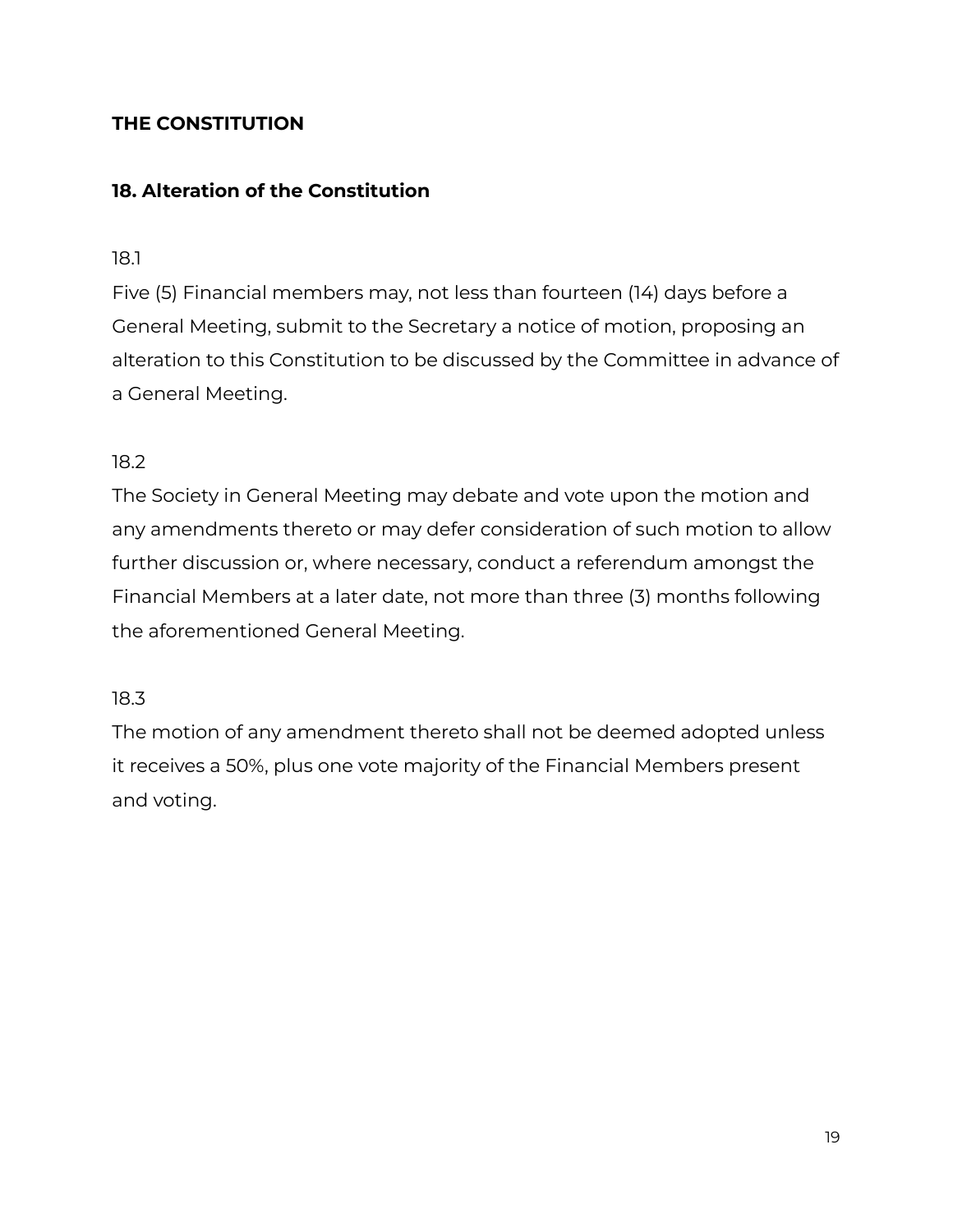## **ELECTIONS**

## <span id="page-19-0"></span>**19. Eligibility**

#### 19.1

Elections shall be conducted in accordance with the Electoral Procedures outlined in Article 20.

#### 19.2

Only Financial Members of the Society are eligible to vote.

#### 19.3

All Financial Members may vote for any Committee position at the General Meeting, with the exception of the First Year Representative position for which only First Year Members may vote for within the first four (4) weeks of the first university semester, as outlined in 20.3.

#### 19.4

Candidates may be nominated for more than one office, but if elected to an office, they shall not be eligible for elections to any office later in the proceedings of a General Meeting.

#### 19.5

Committee Members who have been removed by a vote of no confidence from the Society within the twelve (12) months prior to elections shall be barred from eligibility as a candidate in the following election.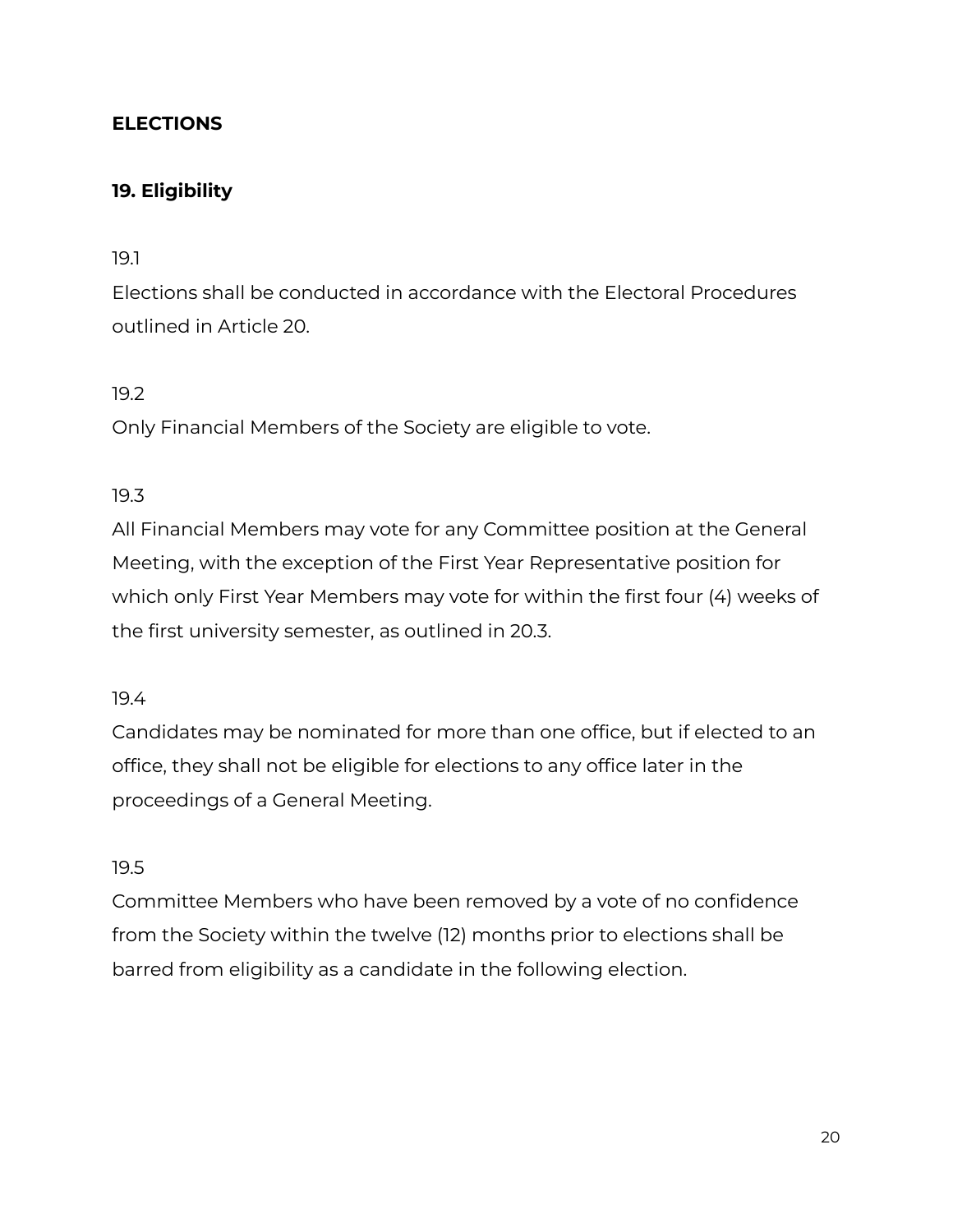## <span id="page-20-0"></span>**20. Electoral Procedures**

#### 20.1

Ballots shall be supervised by, and the ballot cards counted by, at least one (1) Returning Officer appointed for that purpose. The Returning Officer may not be a current Committee Member of the Society, or be a candidate in the election they are supervising.

## 20.2

When nominations for any office of the Society are to be called, notice of the commencement date for the subsequent Ballot shall be posted or written on all Society notice boards and social media fourteen (14) days before the Ballot date.

#### 20.3

Nominations for First Year Representatives shall be taken at such time in the first University semester as decided by the Committee; provided that the election shall occur no later than the fourth week of the University semester.

#### 20.4

Elections will use an optional preferential voting system.

## 20.5

Candidates have the right to appoint a scrutineer to monitor vote counting. The scrutineer may not be running for a position in the election.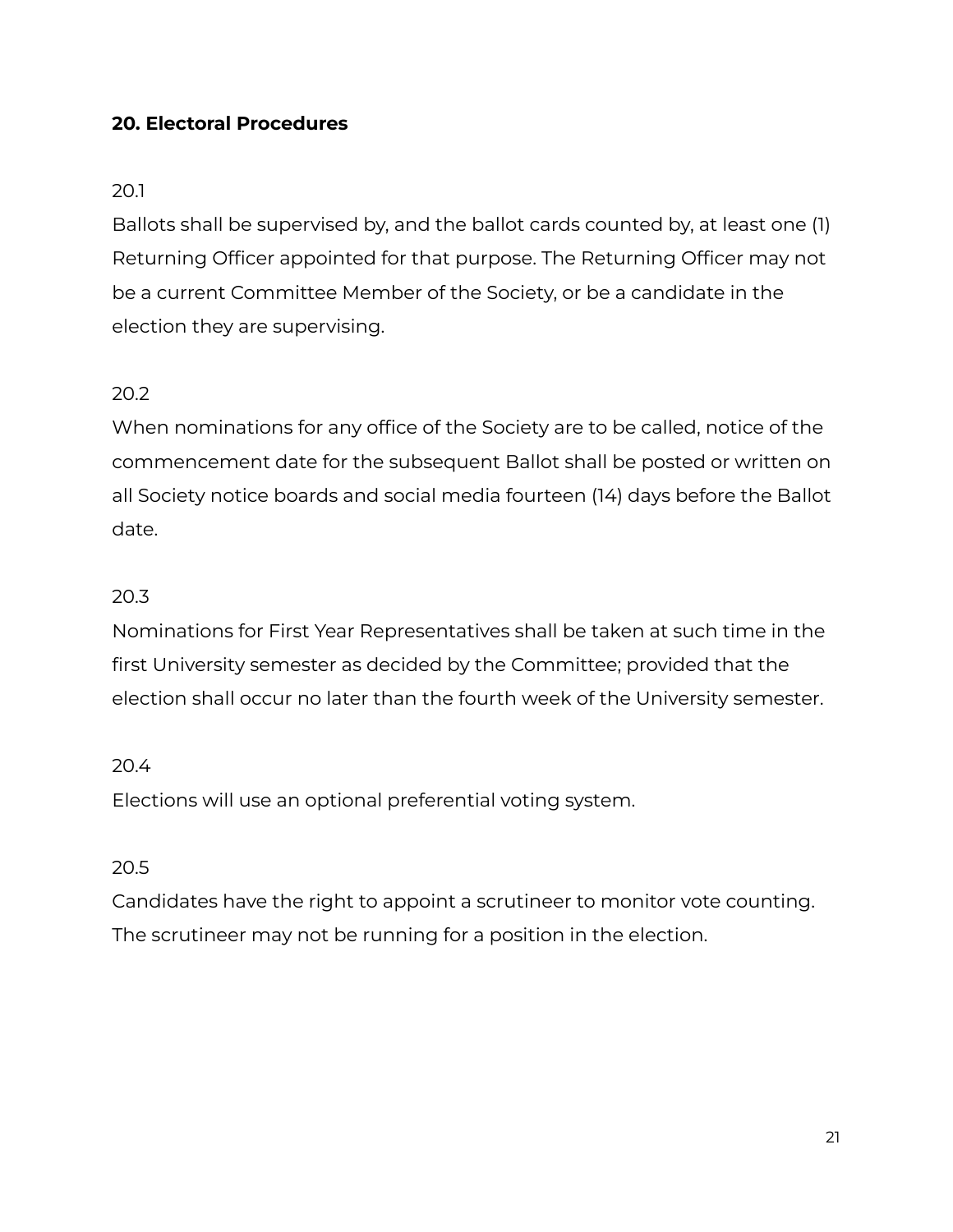Persons elected shall hold Office from the 1st of December of each year, and conclude on the 30th of November the following year. This may be negotiated by the Immediate Past President and the incoming President.

# <span id="page-21-0"></span>**21. Dissolution of the Society**

# 21.1

The Society may be dissolved or wound-up by a resolution passed by not less than 75% of Members present at a General Meeting or Special General Meeting called for that purpose.

# 21.2

Notice of Intention to propose such a dissolution or winding-up shall be given in writing to the Secretary at least sixty (60) days prior to the meeting.

# 21.3

The Secretary shall make available copies of any proposal to dissolve or wind-up the Society to all Financial Members at least thirty (30) days prior to the meeting, and shall cause a notice of such intent to be posted to the appropriate forum at least thirty (30) days prior to the meeting.

## 21.4

If upon the dissolution or winding-up of the Society there remains, after the satisfaction of all its debts and liabilities any property or assets whatsoever, the same shall not be paid to, transferred or distributed amongst the members of the Society, but shall be given or transferred to some other body (or bodies) having objectives similar to those of the Society, and which body or bodies shall prohibit the distribution of their income or property amongst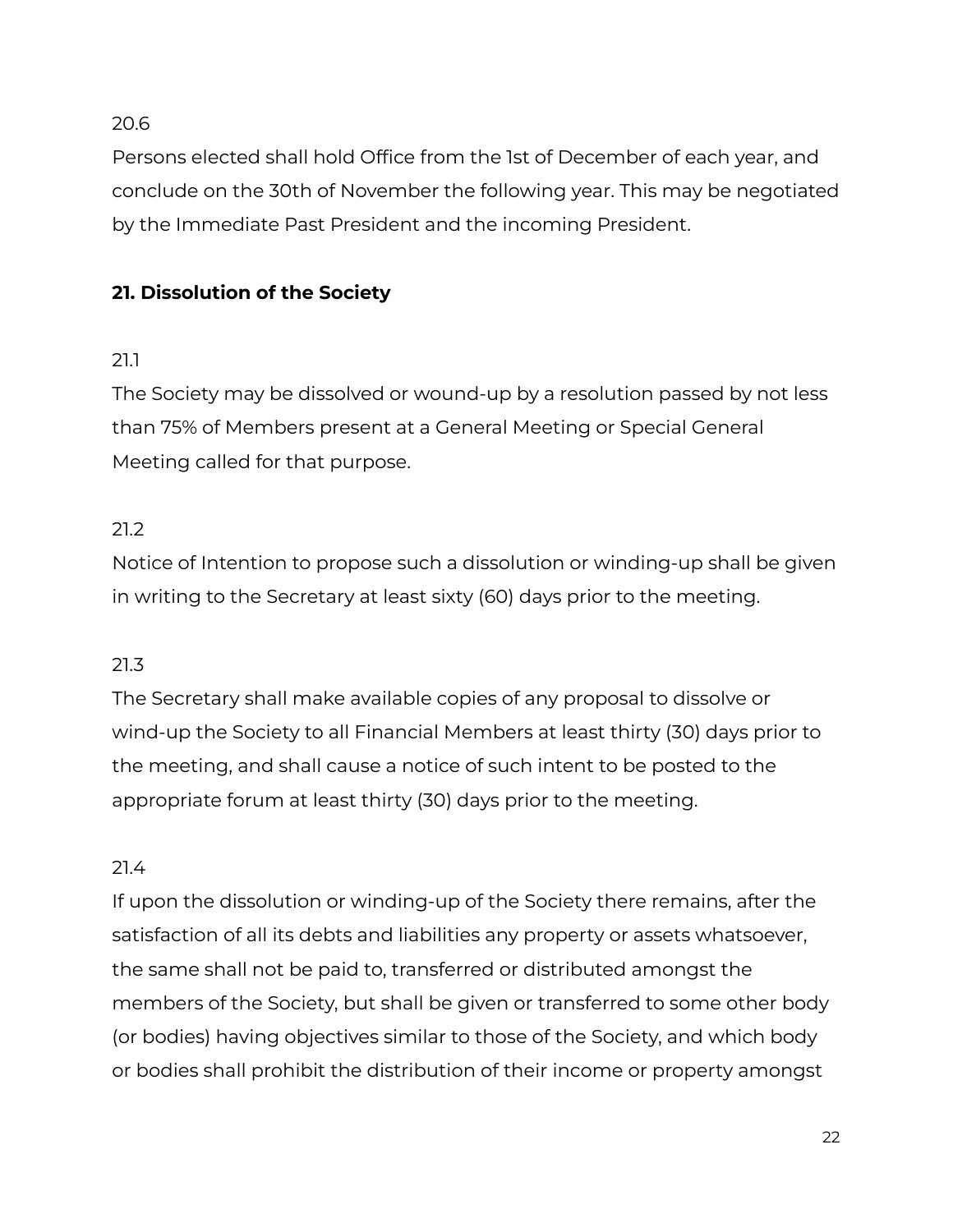their members, provided that the members of the Society so determined at the time of dissolution or winding-up.

# 21.5

<span id="page-22-0"></span>If effect cannot be given to the payment or distribution in accordance with Section 21.4, such distribution shall be made to a suitably relevant charity at the discretion of the final committee.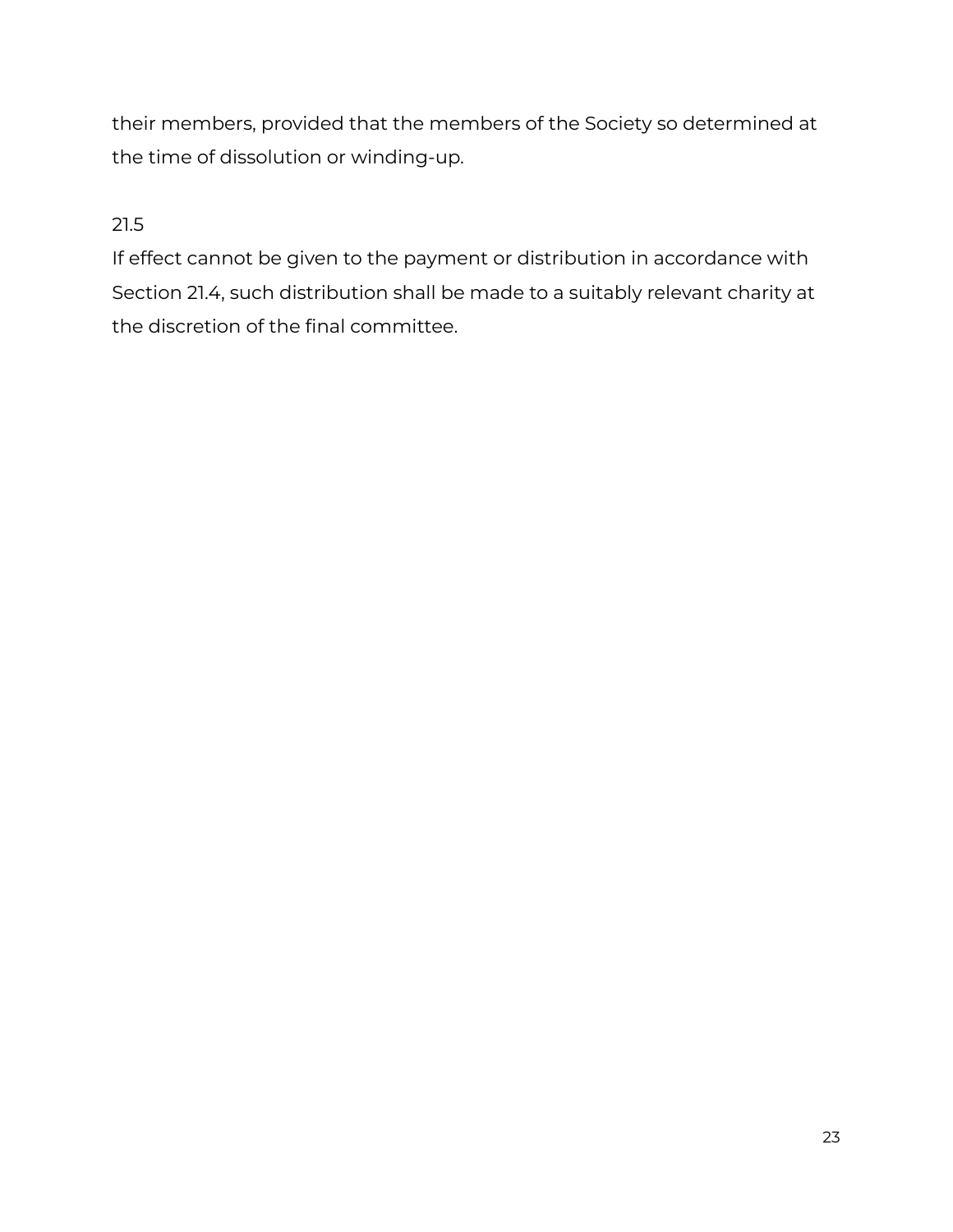## **APPENDIX A: ROLES AND RESPONSIBILITIES OF THE COMMITTEE**

Committee Members shall adhere to these roles and responsibilities, in addition to their duties as outlined in this Constitution.

## **EXECUTIVE**

#### **President**

The President shall lead and coordinate the Society agenda and strategy across all portfolios. They are responsible for maintaining existing internal activities, as well as external ones. They shall represent the Society at the Education Council and SCC meetings, as well as, where appropriate, to staff and external bodies.

## **Vice President (Development and Outreach)**

The Vice President (Development and outreach) shall assist the President to execute Society business and to act on their behalf where appropriate. They shall promote the development and outreach of the Society, by coordinating careers events, networking and opportunities and by increasing contact with other Faculty Societies/clubs and external organisations, promoting the Society brand and developmental function. They shall be the representative at the Societies Council meetings.

## **Education Representative**

The Education Representative shall be the main liaison between the Conservatorium of Music and students. They shall create events that will enrich the educational experience of all music students, and aim to resolve any education issues that arise during the course of the year. They shall represent the Society at Guild Educational Council meetings.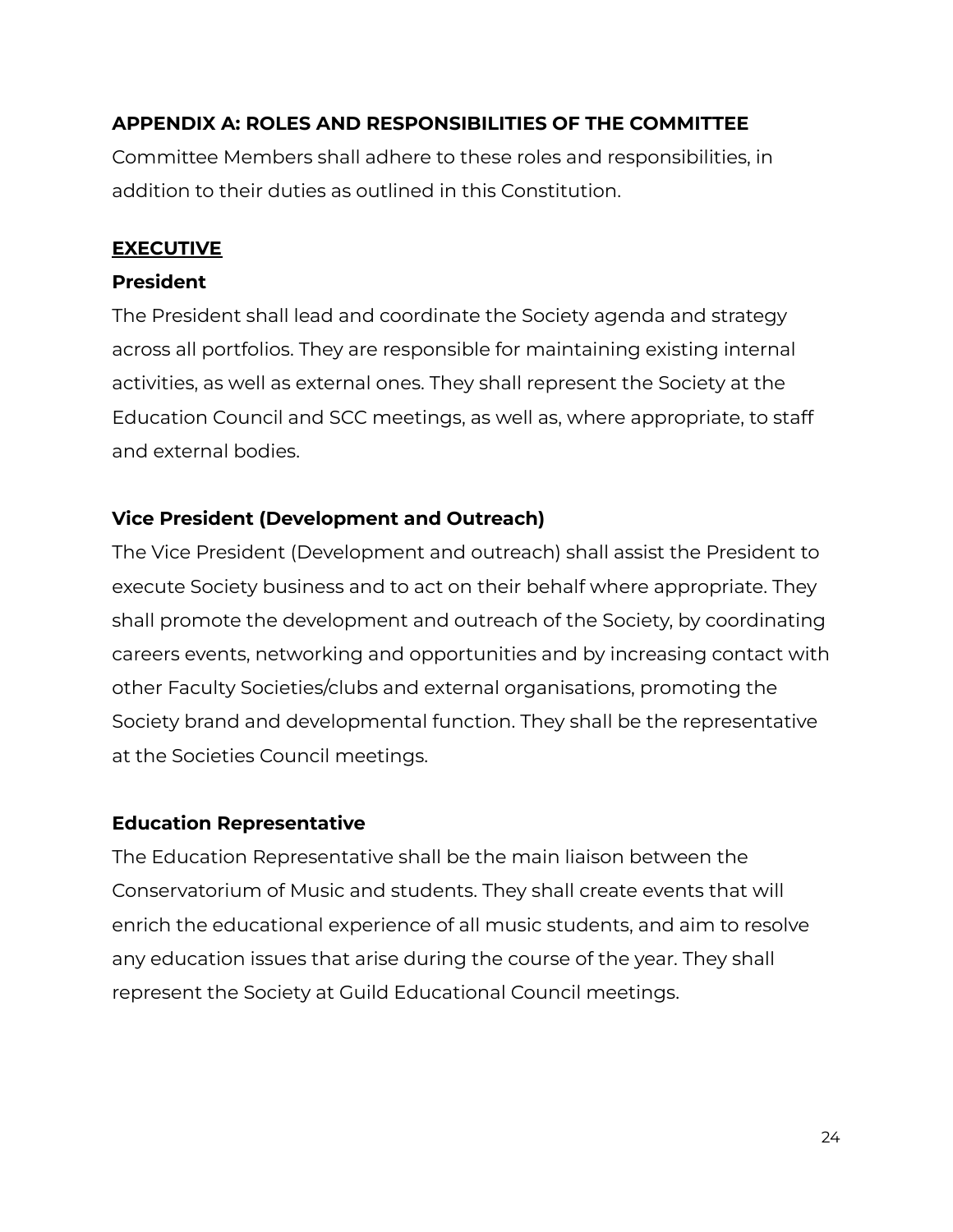#### **Secretary**

The Secretary shall coordinate the administration of the club. They shall convene meetings and take minutes in all meetings. They shall be responsible for the dissemination of information from the Committee and Executive to the rest of the Society, as well as maintaining records and relevant materials.

#### **Treasurer**

The Treasurer shall formulate the annual budget of the Society, and maintain accurate financial records throughout the year. They shall be responsible for applying for any relevant grants, and for managing the Guild and external bank accounts.

#### **COMMITTEE**

#### **Welfare and Equity Officer**

The Welfare and Equity Officer shall actively promote and support students' mental and physical health and wellbeing. They will advocate for equity in all areas, including but not limited to race, culture, ethnicity, sexual orientation, religion, disability, gender, socio-economic background, age, and family responsibility. Where the Officer is deemed appropriate by the Committee to do so, they shall represent the Society at the Guild Women's Council meetings.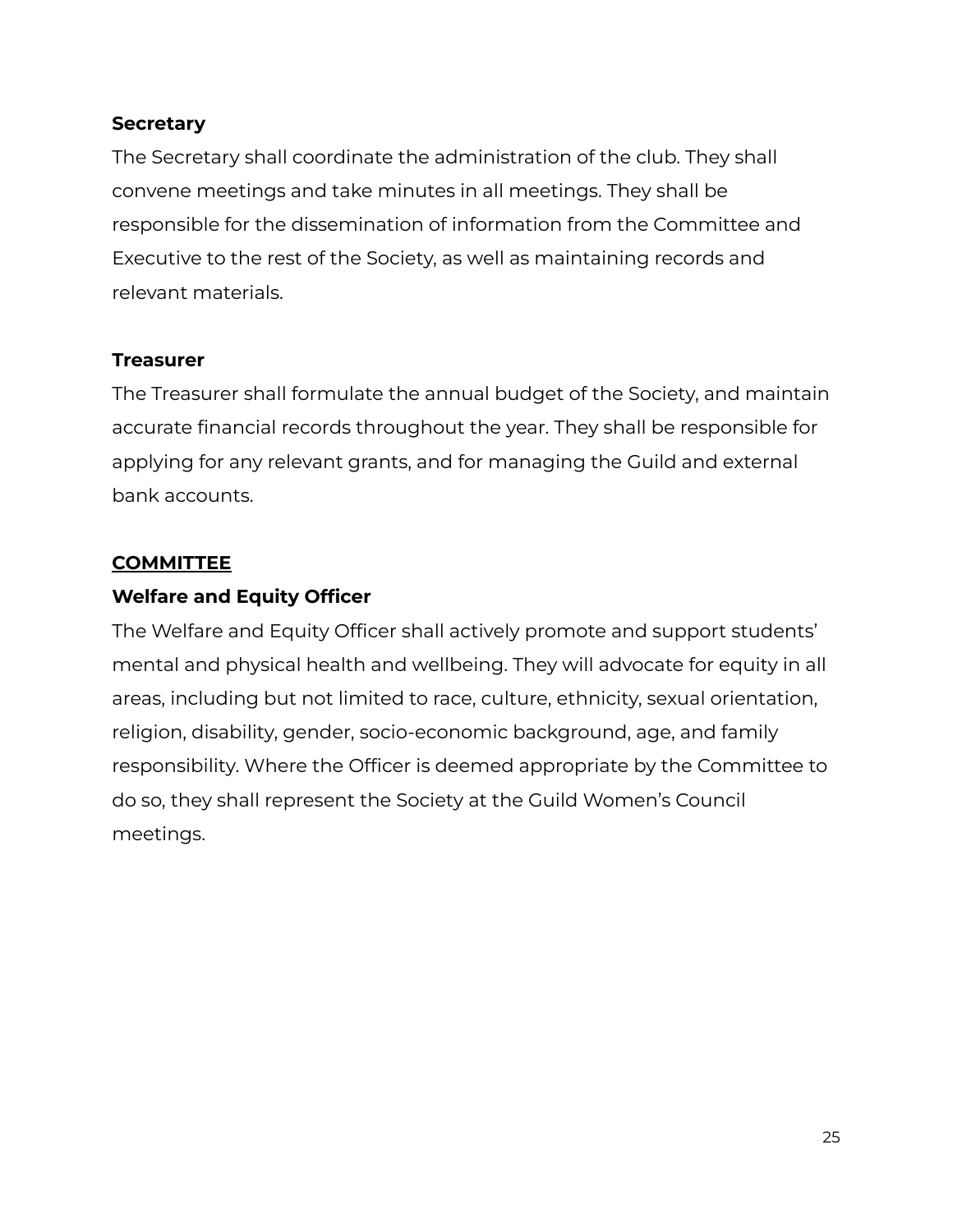#### **Electronic Music Representative**

The Electronic Music Representative shall hold responsibility for convening with students enrolled in the Electronic Music and Sound Design major (MJD-MEMSD) or units within said major to ensure their needs are adequately represented in MSS decision-making, and to strengthen the bonds between Electronic Music students and the rest of the Conservatorium.

## **Social Representative**

The Social Representative shall manage all Society social events. They shall be an official Event Manager and hold an RSA qualification. If they do not already hold these qualifications, their immediate attainment shall be subsidised by the Society. They shall aim to increase the social profile of the Society, and aim to run engaging and inclusive events.

#### **Concerts Coordinator**

The Concerts Coordinator shall oversee the concert series of the Society. They shall organise performers, accompanists, venues, front and back of house help for all Society performances.

## **Publications Officer**

The Publications Officer shall be responsible for the designs of all promotional materials for the club. They shall work in collaboration with the Marketing Officer to execute all promotional campaigns required by the Society. Both officers shall share responsibility for the club's social media platforms. All material created by the Publications Officer for the club must follow Guild regulations.

## **Marketing Officer**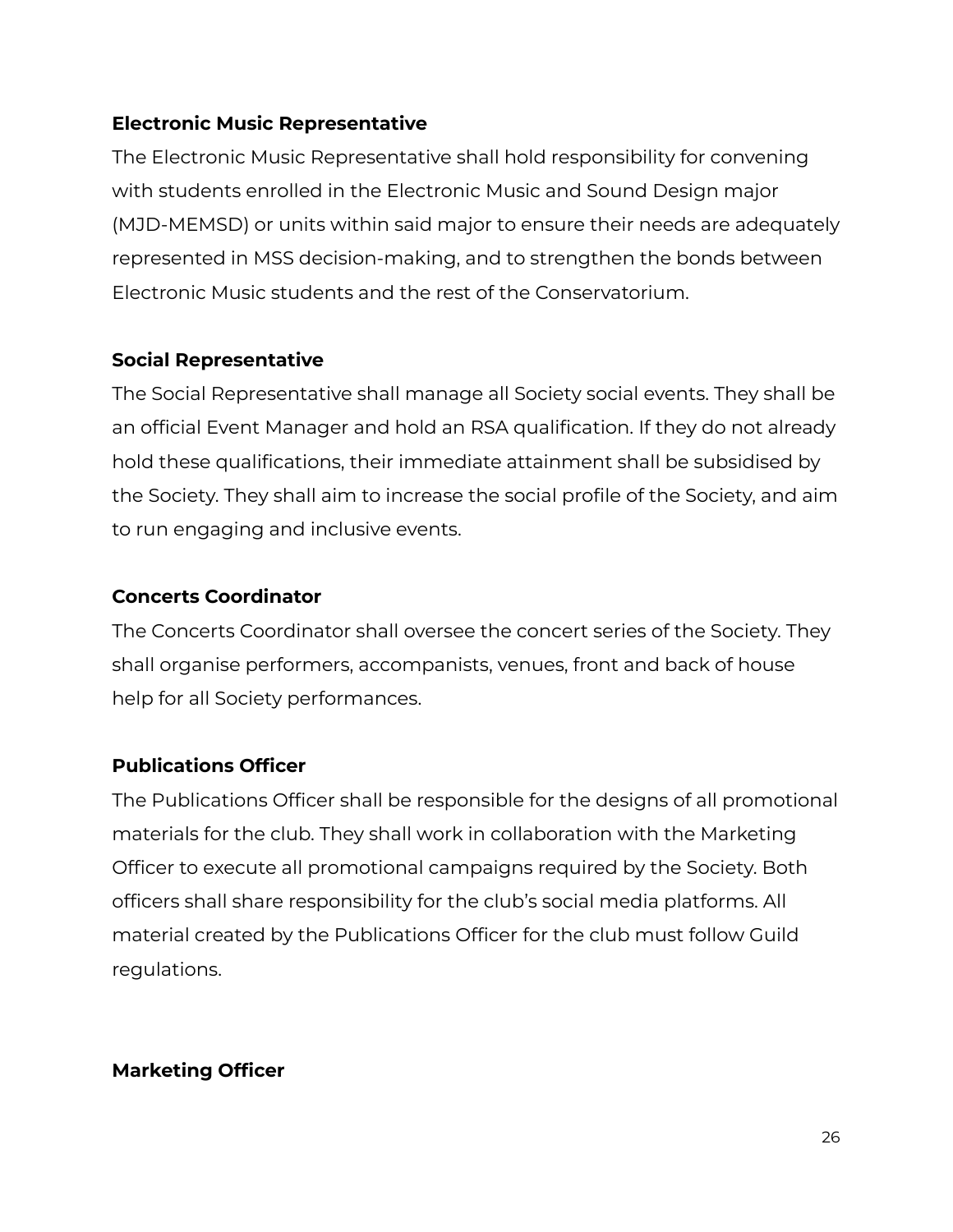The Marketing Officer shall manage the distribution of all promotional materials for the club. They shall work in collaboration with the Publications Officer to execute all promotional campaigns required by the Society. Both officers shall share responsibility for the club's social media platforms.

## **Sports Representative**

The Sports Representative shall organise the Society Social Sport teams. They shall organise teams, payment of fees and any uniforms required. They shall actively promote physical and mental wellbeing, and work with the Welfare and Equity Officer in running any relevant events.

## **Ordinary Committee Members**

The two (2) Ordinary Committee Members shall support the committee in the running of all events. They shall provide input in committee meetings, and act on the behalf of other committee members when required.

## **Fresher Representatives**

The two (2) Fresher Representatives shall be the main liaison between the first year cohort and the committee. They shall actively support and be the main point of contact for the new students in the transition into university. The Fresher Representatives shall hold the same responsibilities as the Ordinary Committee Members.

## **Immediate Past President**

The Immediate Past President shall provide support and guidance, when required, to the new committee, particularly in the handover period between committees.